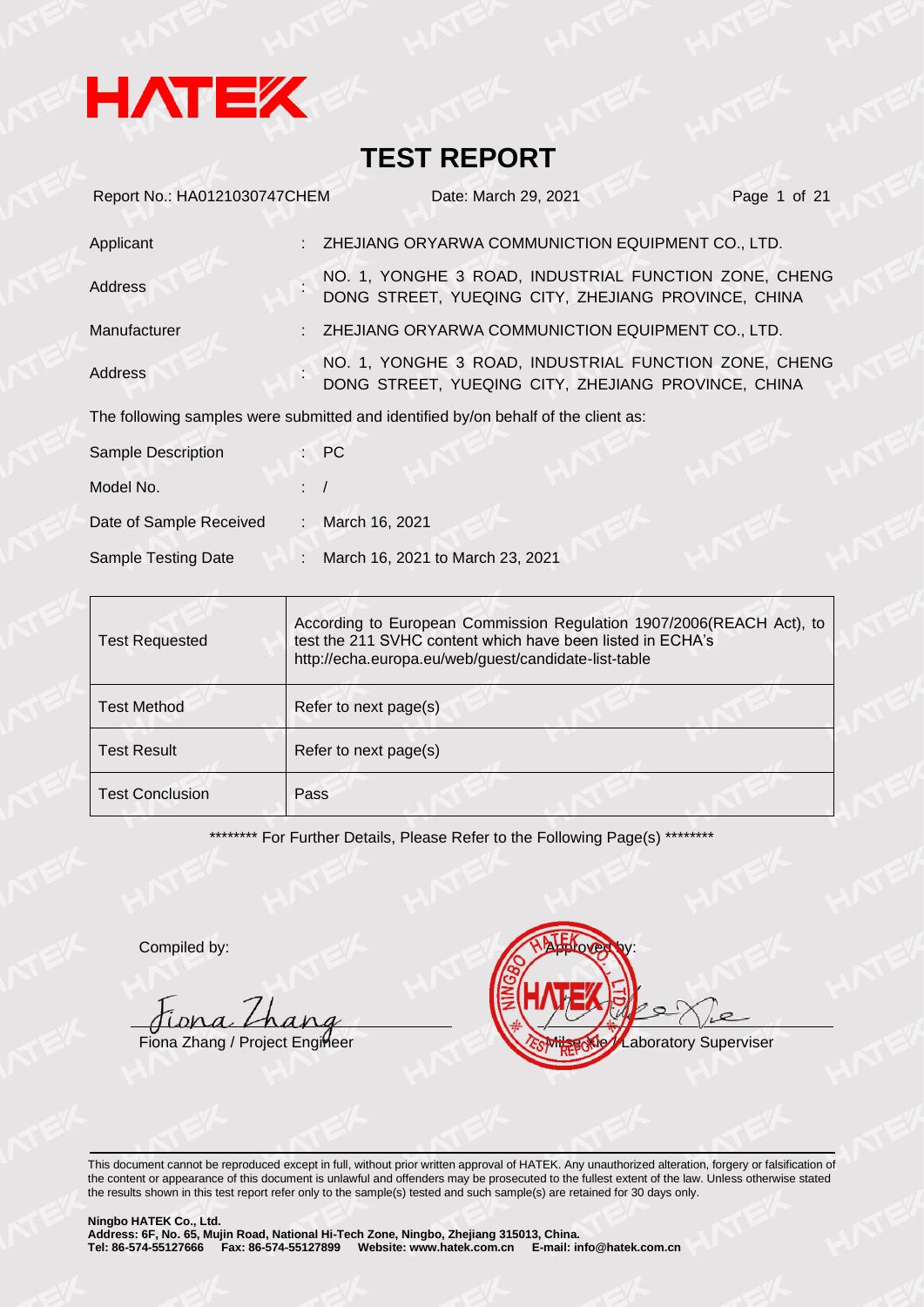

Report No.: HA0121030747CHEM Date: March 29, 2021 Page 2 of 21

#### **Test Results:**

#### **1. SVHC content**

**Test method: By Inductively Coupled Plasma Optical Emission Spectrometry, Ion Chromatography, UV-Visible Spectrophotometry, Gas Chromatographic - Mass Spectrometry, Liquid Chromatographic – Mass Spectrometry and High Performance Liquid Chromatography analysis.**

|                                   | <b>CAS No</b> | <b>Result</b> |               |  |
|-----------------------------------|---------------|---------------|---------------|--|
| <b>Substance Name</b>             |               | No.1          | <b>RL (%)</b> |  |
| All tested SVHC in candidate list | $- - -$       | N.D.          | ---           |  |

#### **Test Parts Description:**

| No. | ltem             | <b>Test Parts Description</b> |
|-----|------------------|-------------------------------|
|     | Group 1: plastic | please see Tested Part Photos |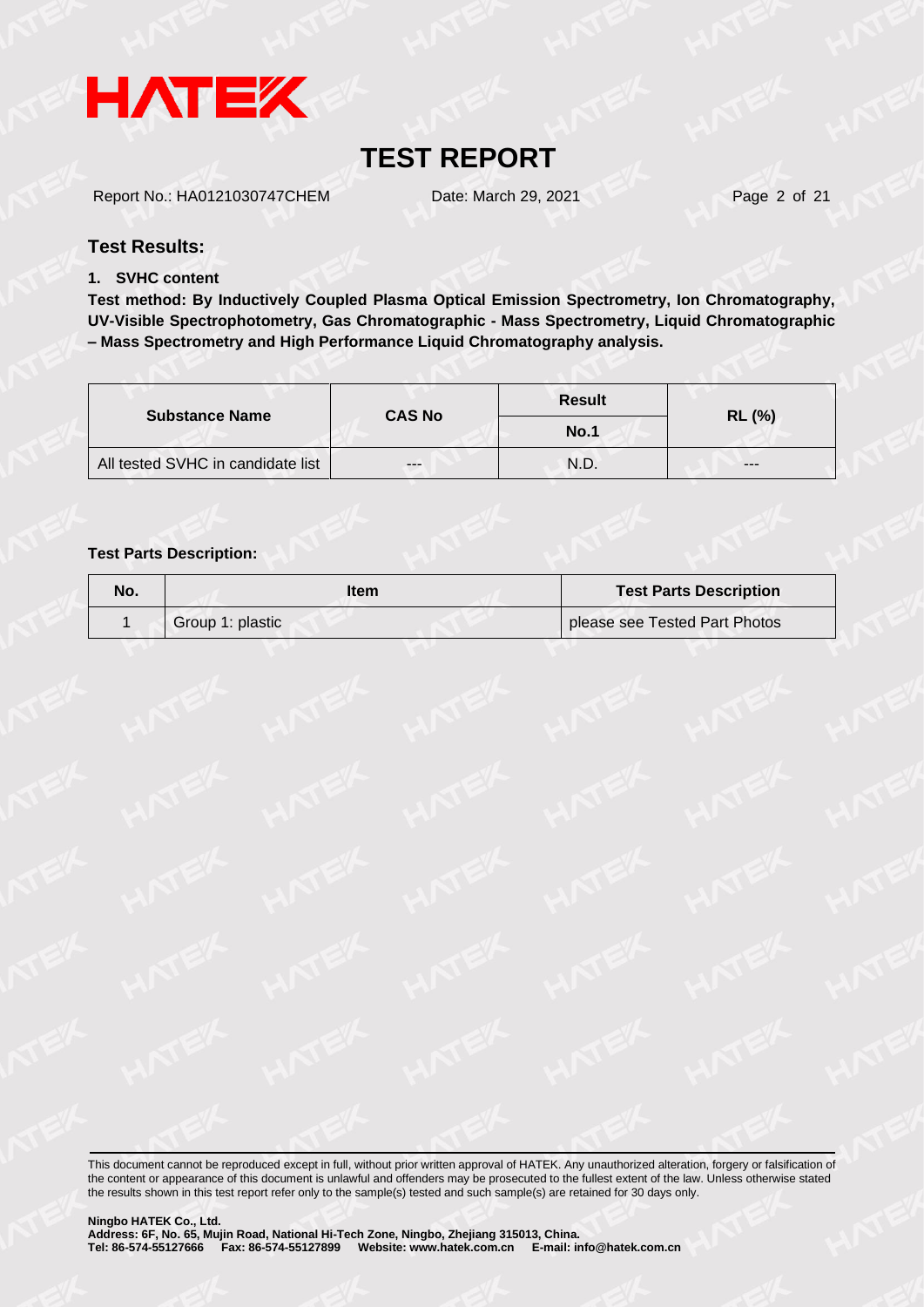

Report No.: HA0121030747CHEM Date: March 29, 2021 Page 3 of 21

#### **Full list tested SVHC**

| Seq.           | <b>Substance Name</b>                                                                                         | <b>CAS No.</b>        | <b>Attribute</b>                                                           | $RL(\%)$ |
|----------------|---------------------------------------------------------------------------------------------------------------|-----------------------|----------------------------------------------------------------------------|----------|
| 1              | Anthracene                                                                                                    | 120-12-7              | <b>PBT</b>                                                                 | 0.05     |
| $\overline{2}$ | 4,4'-Diaminodiphenylmethane (MDA)                                                                             | 101-77-9              | Carcinogenic                                                               | 0.05     |
| $\mathbf{3}$   | Dibutyl Phthalate (DBP)                                                                                       | 84-74-2               | Toxic for<br>reproduction;<br>Endocrine<br>disrupting<br>properties        | 0.05     |
| $\overline{4}$ | Cobalt Dichloride ∆                                                                                           | 7646-79-9             | Toxic for<br>reproduction;<br>Carcinogenic                                 | 0.005    |
| 5              | Diarsenic Pentaoxide A                                                                                        | 1303-28-2             | Carcinogenic                                                               | 0.005    |
| 6              | Diarsenic Trioxide A                                                                                          | 1327-53-3             | Carcinogenic                                                               | 0.005    |
| $\overline{7}$ | Sodium Dichromate ∆                                                                                           | 7789-12-0, 10588-01-9 | <b>CMR</b>                                                                 | 0.005    |
| 8              | 5-Tert-Butyl-2,4,6-Trinitro-m-Xylene<br>(Musk Xylene)                                                         | $81 - 15 - 2$         | vPvB                                                                       | 0.05     |
| 9              | Bis (2-Ethylhexyl) Phthalate (DEHP)                                                                           | 117-81-7              | <b>Toxic</b> for<br>reproduction;<br>Endocrine<br>disrupting<br>properties | 0.05     |
| 10             | Hexabromocyclododecane (HBCDD)<br>and All Major Diastereoisomers<br>Identified (α-HBCDD, β-HBCDD,<br>y-HBCDD) | 25637-99-4,3194-55-6  | <b>PBT</b>                                                                 | 0.05     |
| 11             | Alkanes, C10-13, chloro (Short Chain<br><b>Chlorinated Paraffins)</b>                                         | 85535-84-8            | PBT; vPvB                                                                  | 0.05     |
| 12             | Bis (Tributyltin) Oxide (TBTO) ∆                                                                              | 56-35-9               | PBT                                                                        | 0.05     |
| 13             | Lead Hydrogen Arsenate A                                                                                      | 7784-40-9             | Carcinogenic;<br>Toxic for<br>reproduction                                 | 0.005    |
| 14             | Benzyl Butyl Phthalate (BBP)                                                                                  | 85-68-7               | Toxic for<br>reproduction;<br>Endocrine<br>disrupting<br>properties        | 0.05     |
| 15             | Triethyl Arsenate ∆                                                                                           | 15606-95-8            | Carcinogenic                                                               | 0.005    |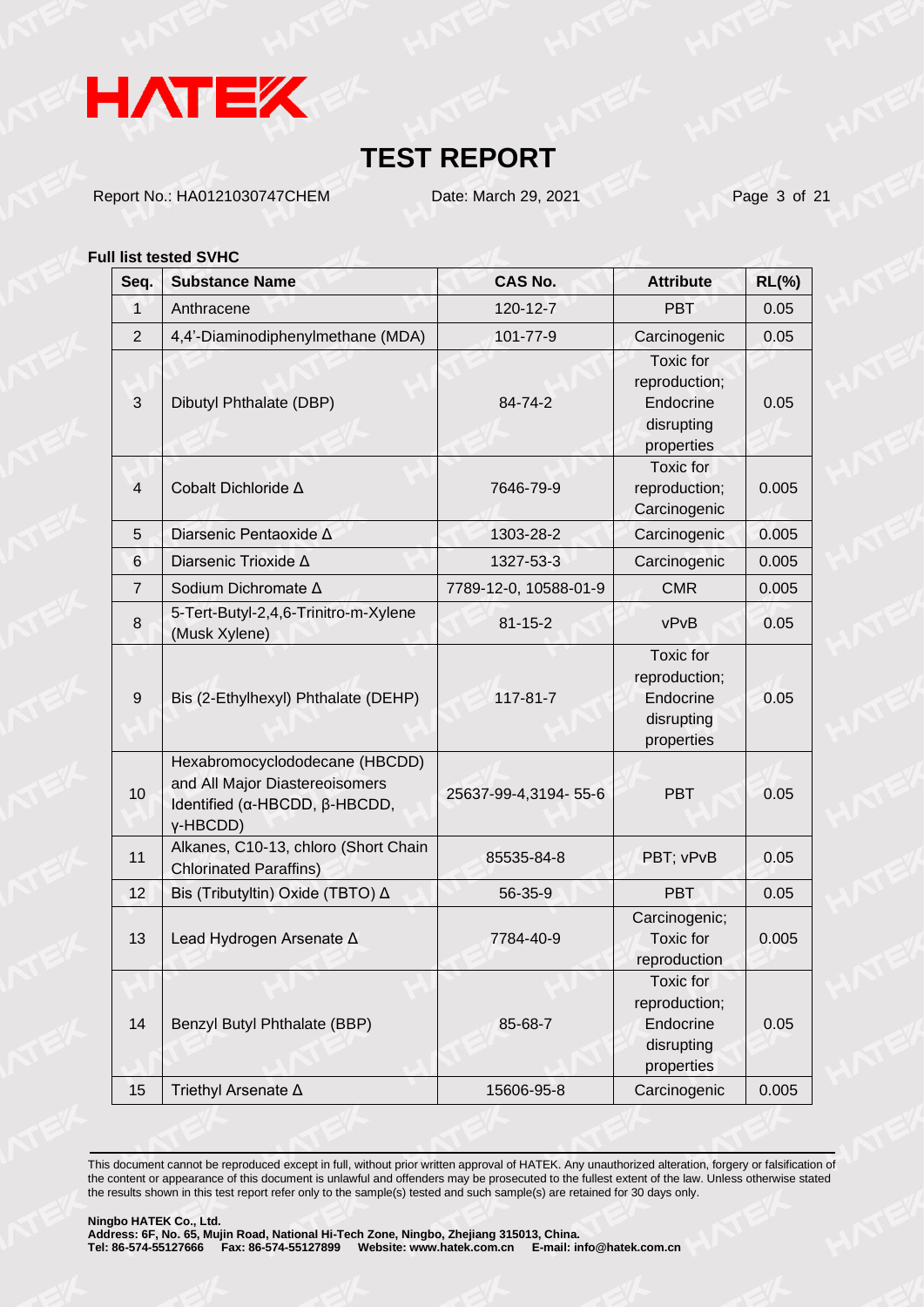

Report No.: HA0121030747CHEM Date: March 29, 2021 Page 4 of 21

| Seq. | <b>Substance Name</b>                                            | <b>CAS No.</b>                         | <b>Attribute</b>                                                           | $RL(\%)$ |
|------|------------------------------------------------------------------|----------------------------------------|----------------------------------------------------------------------------|----------|
| 16   | Anthracene Oil                                                   | 90640-80-5                             | Carcinogenic;<br>PBT; vPvB                                                 | 0.05     |
| 17   | Anthracene Oil, Anthracene Paste,<br>Distn. Lights               | 91995-17-4                             | Carcinogenic;<br>Mutagenic; PBT;<br>vPvB                                   | 0.05     |
| 18   | Anthracene Oil, Anthracene Paste,<br><b>Anthracene Fraction</b>  | 91995-15-2                             | Carcinogenic;<br>Mutagenic; PBT;<br>vPvB                                   | 0.05     |
| 19   | Anthracene Oil, Anthracene-low                                   | 90640-82-7                             | Carcinogenic;<br>Mutagenic; PBT;<br>vPvB                                   | 0.05     |
| 20   | Anthracene Oil, Anthracene Paste                                 | 90640-81-6                             | Carcinogenic;<br>Mutagenic; PBT;<br>vPvB                                   | 0.05     |
| 21   | Diisobutyl phthalate                                             | 84-69-5                                | <b>Toxic</b> for<br>reproduction;<br>Endocrine<br>disrupting<br>properties | 0.05     |
| 22   | 2,4-Dinitrotoluene                                               | 121-14-2                               | Carcinogenic                                                               | 0.05     |
| 23   | Pitch, coal tar, High temperature                                | 65996-93-2                             | PBT; vPvB;<br>Carcinogenic                                                 | 0.05     |
| 24   | Tris (2-Chloroethyl) Phosphate                                   | 115-96-8                               | <b>Toxic</b> for<br>reproduction                                           | 0.05     |
| 25   | <b>Lead Sulfochromate Yellow</b><br>(C.I.Pigment Yellow 34) ∆    | 1344-37-2                              | Toxic for<br>reproduction;<br>Carcinogenic                                 | 0.005    |
| 26   | Lead Chromate Molybdate Sulphate<br>Red (C.I. Pigment Red 104) △ | 12656-85-8                             | Toxic for<br>reproduction;<br>Carcinogenic                                 | 0.005    |
| 27   | Lead Chromate A                                                  | 7758-97-6                              | Toxic for<br>reproduction;<br>Carcinogenic                                 | 0.005    |
| 28   | Acrylamide                                                       | 79-06-1                                | Carcinogenic;<br>Mutagenic                                                 | 0.05     |
| 29   | Trichloroethylene                                                | 79-01-6                                | Carcinogenic                                                               | 0.05     |
| 30   | Boric Acid ∆                                                     | 10043-35-3,<br>11113-50-1              | Toxic for<br>reproduction                                                  | 0.005    |
| 31   | Disodium Tetraborate, Anhydrous ∆                                | 1303-96-4,<br>1330-43-4,<br>12179-04-3 | Toxic for<br>reproduction                                                  | 0.005    |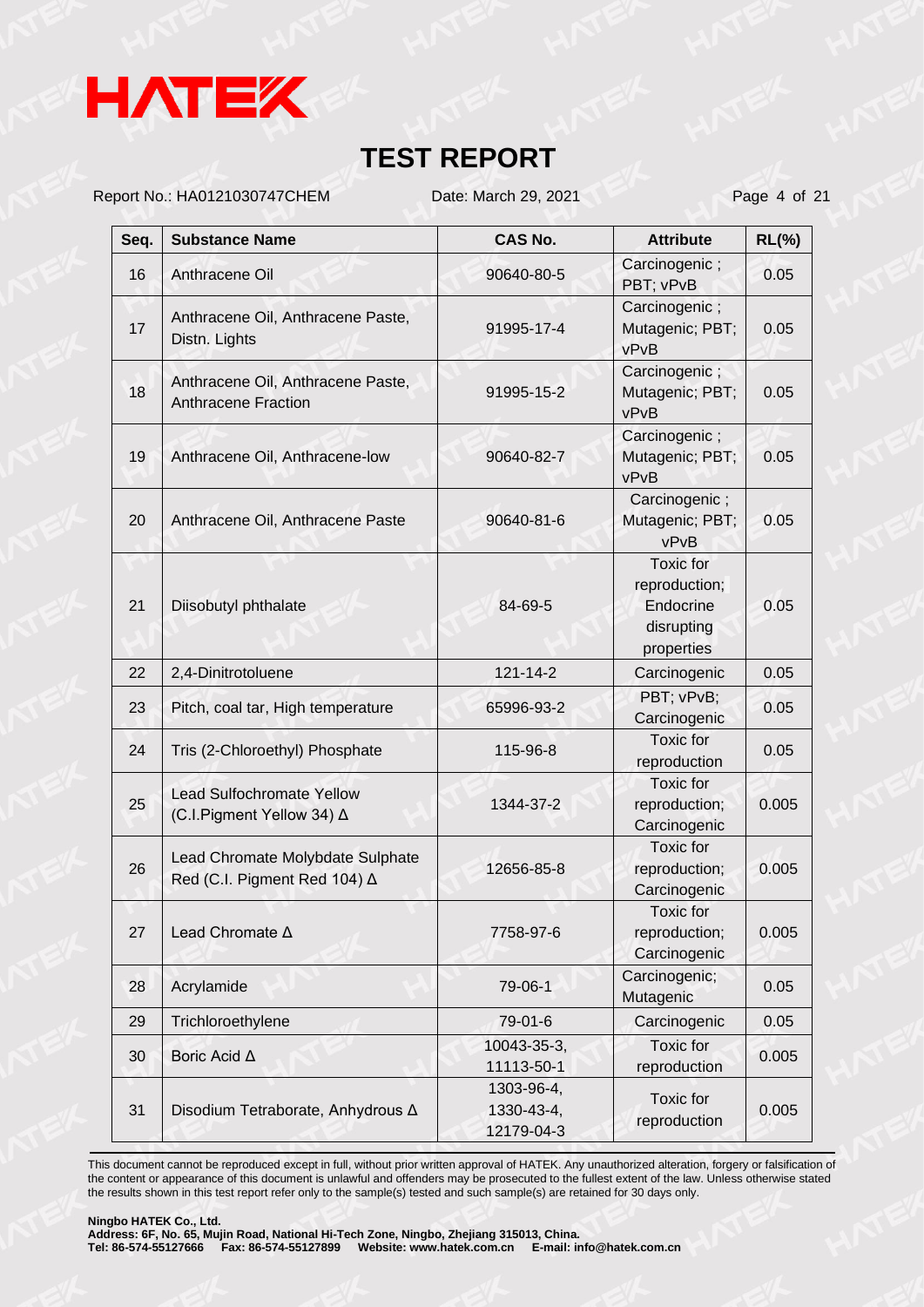

Report No.: HA0121030747CHEM Date: March 29, 2021 Page 5 of 21

| Seq. | <b>Substance Name</b>                                                                   | <b>CAS No.</b>            | <b>Attribute</b>                              | $RL(\%)$ |
|------|-----------------------------------------------------------------------------------------|---------------------------|-----------------------------------------------|----------|
| 32   | Tetraboron Disodium Heptaoxide,<br>Hydrate ∆                                            | 12267-73-1                | Toxic for<br>reproduction                     | 0.005    |
| 33   | Sodium Chromate ∆                                                                       | 7775-11-3                 | <b>CMR</b>                                    | 0.005    |
| 34   | Potassium Chromate ∆                                                                    | 7789-00-6                 | Carcinogenic;<br>Mutagenic                    | 0.005    |
| 35   | Ammonium Dichromate A                                                                   | 7789-09-5                 | <b>CMR</b>                                    | 0.005    |
| 36   | Potassium Dichromate ∆                                                                  | 7778-50-9                 | <b>CMR</b>                                    | 0.005    |
| 37   | Cobalt(II) Sulphate ∆                                                                   | 10124-43-3                | Carcinogenic<br>and toxic for<br>reproduction | 0.005    |
| 38   | Cobalt(II) Dinitrate ∆                                                                  | 10141-05-6                | Carcinogenic<br>and toxic for<br>reproduction | 0.005    |
| 39   | Cobalt(II) Diacetate ∆                                                                  | $71 - 48 - 7$             | Carcinogenic<br>and toxic for<br>reproduction | 0.005    |
| 40   | Cobalt(II) Carbonate ∆                                                                  | 513-79-1                  | Carcinogenic<br>and toxic for<br>reproduction | 0.005    |
| 41   | 2-Methoxyethanol                                                                        | 109-86-4                  | Toxic for<br>reproduction                     | 0.05     |
| 42   | 2-Ethoxyethanol                                                                         | 110-80-5                  | <b>Toxic</b> for<br>reproduction              | 0.05     |
| 43   | Chromium Trioxide ∆                                                                     | 1333-82-0                 | Carcinogenic;<br>Mutagenic                    | 0.005    |
| 44   | Chromic Acid A<br>Dichromic Acid A<br>Oligomers of Chromic Acid and<br>Dichromic Acid A | 7738-94-5,<br>13530-68-2, | Carcinogenic                                  | 0.005    |
| 45   | 2-Ethoxyethyl acetate (2-EEA)                                                           | 111-15-9                  | Toxic for<br>reproduction                     | 0.05     |
| 46   | Strontium Chromate A                                                                    | 7789-06-2                 | Carcinogenic                                  | 0.005    |
| 47   | 1,2-Benzenedicarboxylic acid,<br>di-C7-11-branched and linear alkyl<br>esters (DHNUP)   | 68515-42-4                | Toxic for<br>reproduction                     | 0.05     |
| 48   | Hydrazine                                                                               | 7803-57-8,<br>302-01-2    | Carcinogenic                                  | 0.05     |
| 49   | 1-Methyl-2-pyrrolidone (NMP)                                                            | 872-50-4                  | <b>Toxic</b> for<br>reproduction              | 0.05     |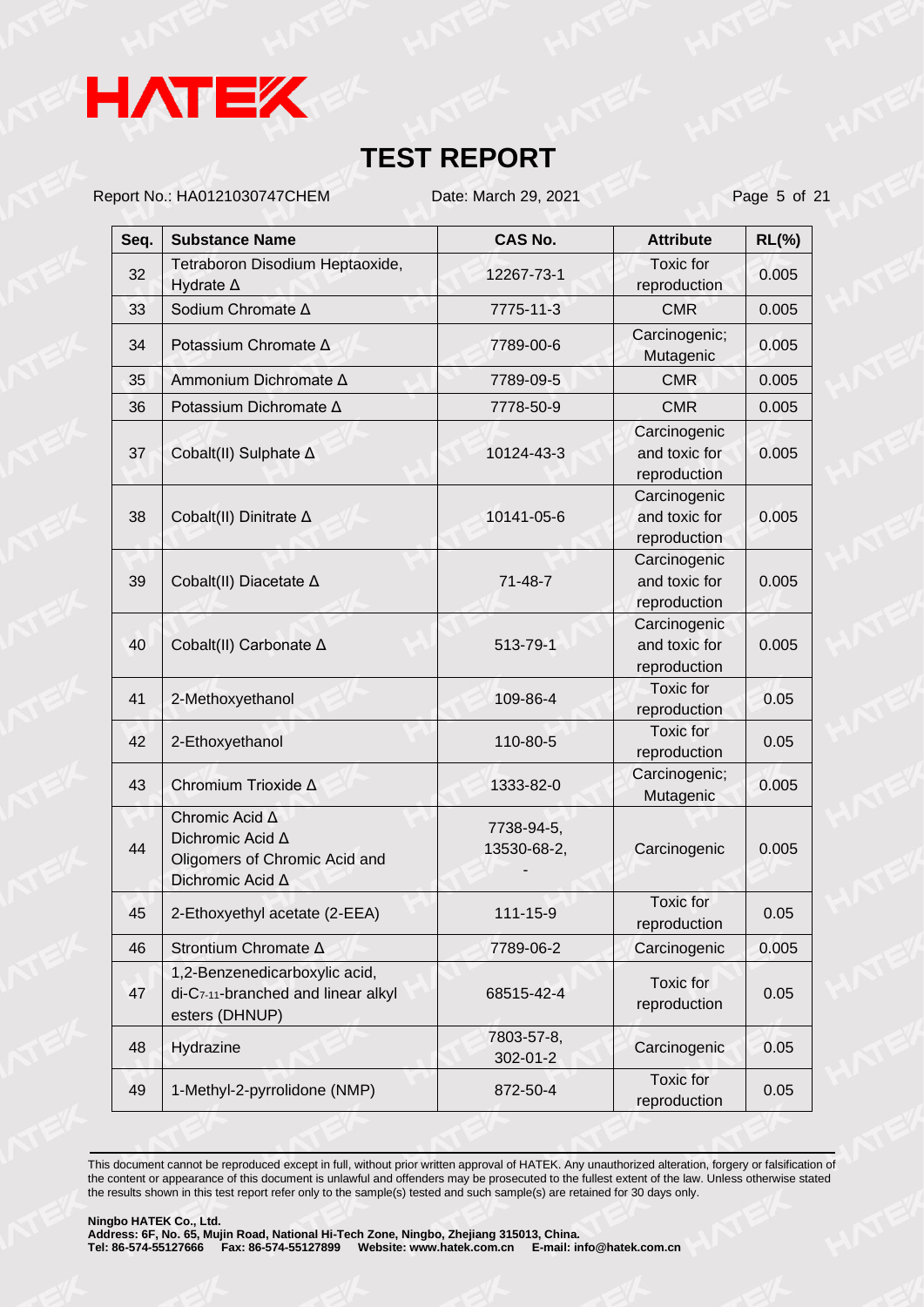

Report No.: HA0121030747CHEM Date: March 29, 2021 Page 6 of 21

| Seq. | <b>Substance Name</b>                                                             | <b>CAS No.</b>              | <b>Attribute</b>                              | $RL(\%)$ |
|------|-----------------------------------------------------------------------------------|-----------------------------|-----------------------------------------------|----------|
| 50   | 1,2,3-Trichloropropane                                                            | 96-18-4                     | Carcinogenic<br>and toxic for<br>reproduction | 0.05     |
| 51   | 1,2-Benzenedicarboxylic acid,<br>di-C6-8-branched alkyl esters, C7-rich<br>(DIHP) | 71888-89-6                  | Toxic for<br>reproduction                     | 0.05     |
| 52   | Aluminosilicate Refractory Ceramic<br>Fibres $\Delta$                             | 650-017-00-8<br>(Index no.) | Carcinogenic                                  | 0.005    |
| 53   | Calcium arsenate ∆                                                                | 7778-44-1                   | Carcinogenic                                  | 0.005    |
| 54   | Bis(2-methoxyethyl) ether                                                         | 111-96-6                    | Toxic for<br>reproduction                     | 0.05     |
| 55   | Potassium hydroxyoctaoxodizincate<br>dichromate A                                 | 11103-86-9                  | Carcinogenic                                  | 0.005    |
| 56   | Zirconia Aluminosilicate<br>Refractory Ceramic Fibres ∆                           | 650-017-00-8<br>(Index no.) | Carcinogenic                                  | 0.005    |
| 57   | N,N-dimethylacetamide (DMAC)                                                      | 127-19-5                    | Toxic for<br>reproduction                     | 0.05     |
| 58   | Arsenic acid A                                                                    | 7778-39-4                   | Carcinogenic                                  | 0.005    |
| 59   | Lead Dipicrate A                                                                  | 6477-64-1                   | <b>Toxic</b> for<br>reproduction              | 0.005    |
| 60   | 1,2-Dichloroethane                                                                | 107-06-2                    | Carcinogenic                                  | 0.05     |
| 61   | 2-Methoxyaniline; o-Anisidine                                                     | 90-04-0                     | Carcinogenic                                  | 0.05     |
| 62   | Trilead diarsenate A                                                              | 3687-31-8                   | Carcinogenic<br>and toxic for<br>reproduction | 0.05     |
| 63   | Pentazinc chromate octahydroxide A                                                | 49663-84-5                  | Carcinogenic                                  | 0.005    |
| 64   | 4-(1,1,3,3-tetramethylbutyl)phenol,<br>(4-tert-Octylphenol)                       | 140-66-9                    | Endocrine<br>disrupting<br>properties         | 0.05     |
| 65   | Formaldehyde, oligomeric reaction<br>products with aniline (technical MDA)        | 25214-70-4                  | Carcinogenic                                  | 0.05     |
| 66   | Bis(2-methoxyethyl) phthalate<br>(DMEP)                                           | 117-82-8                    | Toxic for<br>reproduction                     | 0.05     |
| 67   | Lead Azide; Lead Diazide A                                                        | 13424-46-9                  | Toxic for<br>reproduction                     | 0.005    |
| 68   | Lead Styphnate A                                                                  | 15245-44-0                  | <b>Toxic for</b><br>reproduction              | 0.005    |
| 69   | 2,2'-dichloro-4,4'-methylenedianiline<br>(MOCA)                                   | $101 - 14 - 4$              | Carcinogenic                                  | 0.05     |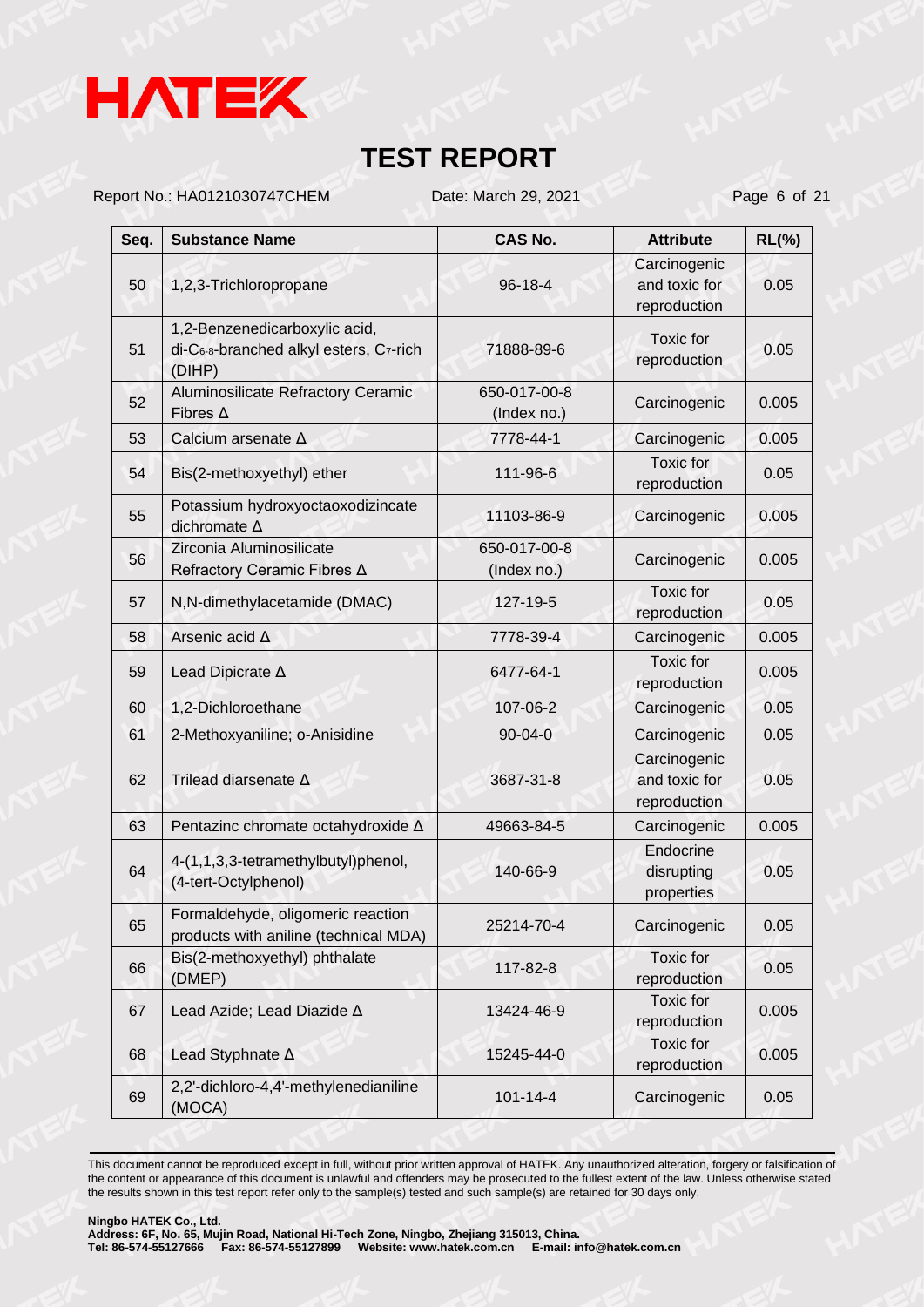

Report No.: HA0121030747CHEM Date: March 29, 2021 Page 7 of 21

| Seq. | <b>Substance Name</b>                                                                                                                                                                                                                                    | <b>CAS No.</b> | <b>Attribute</b>                 | $RL(\%)$ |
|------|----------------------------------------------------------------------------------------------------------------------------------------------------------------------------------------------------------------------------------------------------------|----------------|----------------------------------|----------|
| 70   | Phenolphthalein                                                                                                                                                                                                                                          | 77-09-8        | Carcinogenic                     | 0.005    |
| 71   | Dichromium tris(chromate) △                                                                                                                                                                                                                              | 24613-89-6     | Carcinogenic                     | 0.005    |
| 72   | 1,2-bis(2-methoxyethoxy)ethane<br>(TEGDME; triglyme)                                                                                                                                                                                                     | 112-49-2       | <b>Toxic</b> for<br>reproduction | 0.05     |
| 73   | 1,2-dimethoxyethane; ethylene<br>glycol dimethyl ether (EGDME)                                                                                                                                                                                           | $110 - 71 - 4$ | Toxic for<br>reproduction        | 0.05     |
| 74   | Diboron trioxide A                                                                                                                                                                                                                                       | 1303-86-2      | <b>Toxic</b> for<br>reproduction | 0.005    |
| 75   | Formamide                                                                                                                                                                                                                                                | $75 - 12 - 7$  | <b>Toxic</b> for<br>reproduction | 0.05     |
| 76   | Lead(II) bis(methanesulfonate) $\Delta$                                                                                                                                                                                                                  | 17570-76-2     | <b>Toxic</b> for<br>reproduction | 0.005    |
| 77   | TGIC (1,3,5-tris(oxiranylmethyl)-<br>1,3,5-triazine-2,4,6(1H,3H,5H)-trione)                                                                                                                                                                              | 2451-62-9      | Mutagenic                        | 0.05     |
| 78   | 2,3-epoxypropyl]-1,3,5-triazine-<br>2,4,6-(1H,3H,5H)-trione)                                                                                                                                                                                             | 59653-74-6     | Mutagenic                        | 0.05     |
| 79   | 4,4'-bis(dimethylamino)benzophenon<br>e (Michler's ketone)                                                                                                                                                                                               | 90-94-8        | Carcinogenic                     | 0.05     |
| 80   | N, N, N', N'-tetramethyl-4, 4'-<br>methylenedianiline (Michler's base)                                                                                                                                                                                   | $101 - 61 - 1$ | Carcinogenic                     | 0.05     |
| 81   | [4-[4,4'-bis(dimethylamino)<br>benzhydrylidene]cyclohexa-2,5-dien-<br>$1 -$<br>ylidene]dimethylammonium chloride<br>(C.I. Basic Violet 3) [with ≥ 0.1% of<br>Michler's ketone<br>(EC No. 202-027-5) or Michler's<br>base (EC No. 202-959-2)]             | 548-62-9       | Carcinogenic                     | 0.05     |
| 82   | [4-[[4-anilino-1-naphthyl][4-(dimethyla<br>mino)phenyl]methylene]cyclohexa-2,<br>5-dien-1-ylidene]<br>dimethylammonium chloride(C.I.<br>Basic Blue 26) [with ≥0.1% of<br>Michler's ketone (EC No. 202-027-5)<br>or Michler's base (EC No.<br>202-959-2)] | 2580-56-5      | Carcinogenic                     | 0.05     |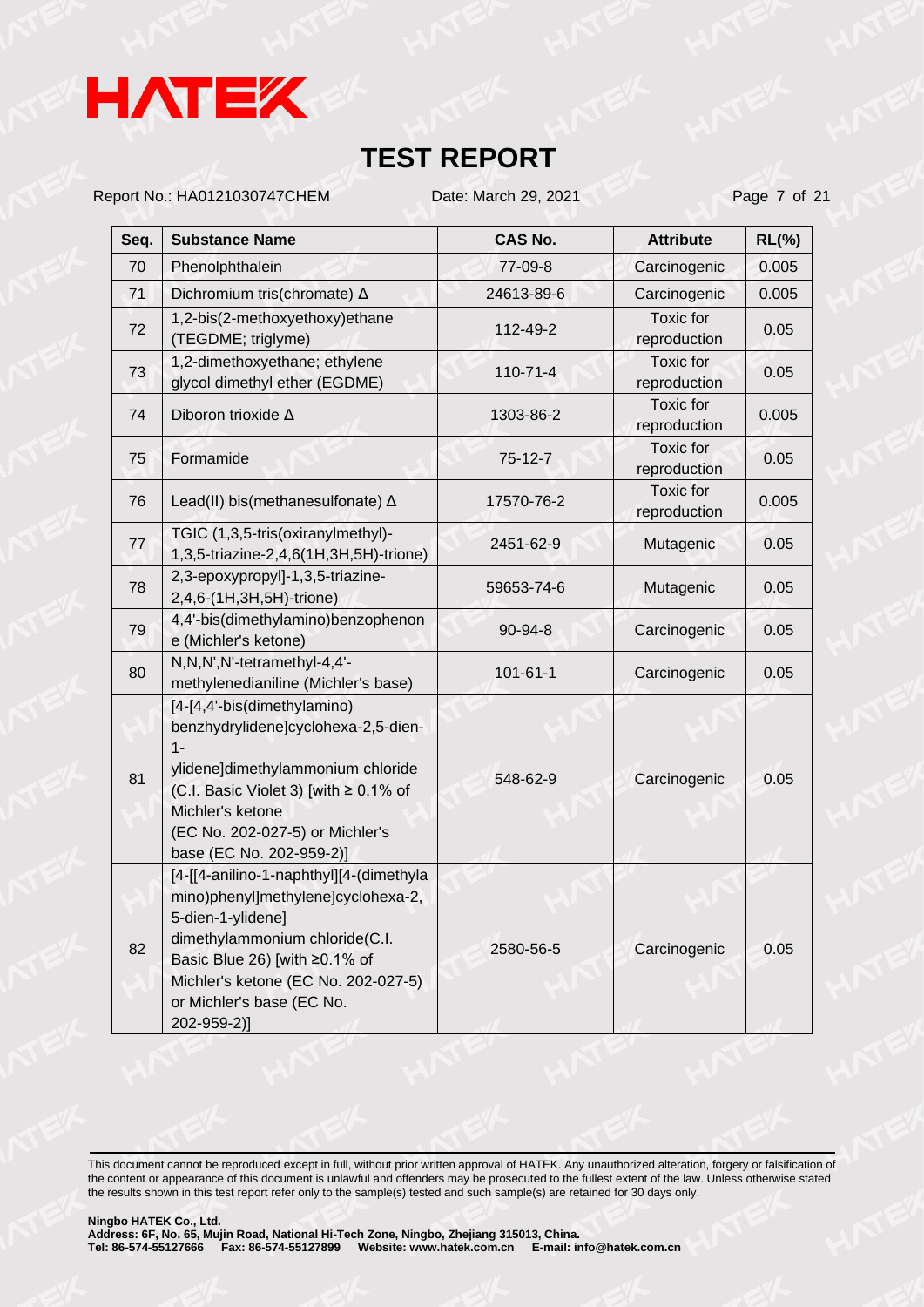

Report No.: HA0121030747CHEM Date: March 29, 2021 Page 8 of 21

| Seq. | <b>Substance Name</b>                                                                                                                                                                                                                                                                                  | <b>CAS No.</b> | <b>Attribute</b>                                                                              | $RL(\%)$ |
|------|--------------------------------------------------------------------------------------------------------------------------------------------------------------------------------------------------------------------------------------------------------------------------------------------------------|----------------|-----------------------------------------------------------------------------------------------|----------|
| 83   | $\alpha$ , $\alpha$ -Bis[4-(dimethylamino)phenyl]-4<br>(phenylamino)naphthalene-1-methan<br>ol (C.I. Solvent Blue 4)[with $\geq$ 0.1% of<br>Michler's ketone<br>(EC No. 202-027-5) or Michler's base<br>(EC No. 202-959-2)]                                                                            | 6786-83-0      | Carcinogenic                                                                                  | 0.05     |
| 84   | 4,4'-bis(dimethylamino)-4"-(methylam<br>ino)trityl alcohol [with≥ 0.1% of<br>Michler's ketone (EC No. 202-027-5)<br>or Michler's base (EC No.<br>202-959-2)]                                                                                                                                           | 561-41-1       | Carcinogenic                                                                                  | 0.05     |
| 85   | Bis(pentabromophenyl)<br>ether(decabromodiphenyl ether;<br>DecaBDE)                                                                                                                                                                                                                                    | 1163-19-5      | PBT; vPvB                                                                                     | 0.05     |
| 86   | Pentacosafluorotridecanoic acid                                                                                                                                                                                                                                                                        | 72629-94-8     | vPvB                                                                                          | 0.05     |
| 87   | Tricosafluorododecanoic acid                                                                                                                                                                                                                                                                           | 307-55-1       | vPvB                                                                                          | 0.05     |
| 88   | Henicosafluoroundecanoic acid                                                                                                                                                                                                                                                                          | 2058-94-8      | vPvB                                                                                          | 0.05     |
| 89   | Heptacosafluorotetradecanoic acid                                                                                                                                                                                                                                                                      | 376-06-7       | vPvB                                                                                          | 0.05     |
| 90   | 4-(1,1,3,3-tetramethylbutyl)phenol,<br>ethoxylated<br>[covering well-defined<br>substances<br>and UVCB substances, polymers and<br>homologues]                                                                                                                                                         |                | Equivalent level<br>of concern<br>having probable<br>serious effects<br>to the<br>environment | 0.05     |
| 91   | 4-Nonylphenol, branched and Linear<br>[substances with a linear and/or<br>branched alkyl chain with a<br>carbon number of 9 covalently bound<br>in position 4 to phenol, covering also<br>UVCB- and welldefined substances<br>which include any of the individual<br>isomers or a combination thereof] |                | Equivalent level<br>of concern<br>having probable<br>serious effects<br>to the<br>environment | 0.05     |
| 92   | Diazene-1,2-dicarboxamide<br>(C,C'-azodi(formamide))                                                                                                                                                                                                                                                   | 123-77-3       | Equivalent level<br>of concern<br>having probable<br>serious effects<br>to human health       | 0.05     |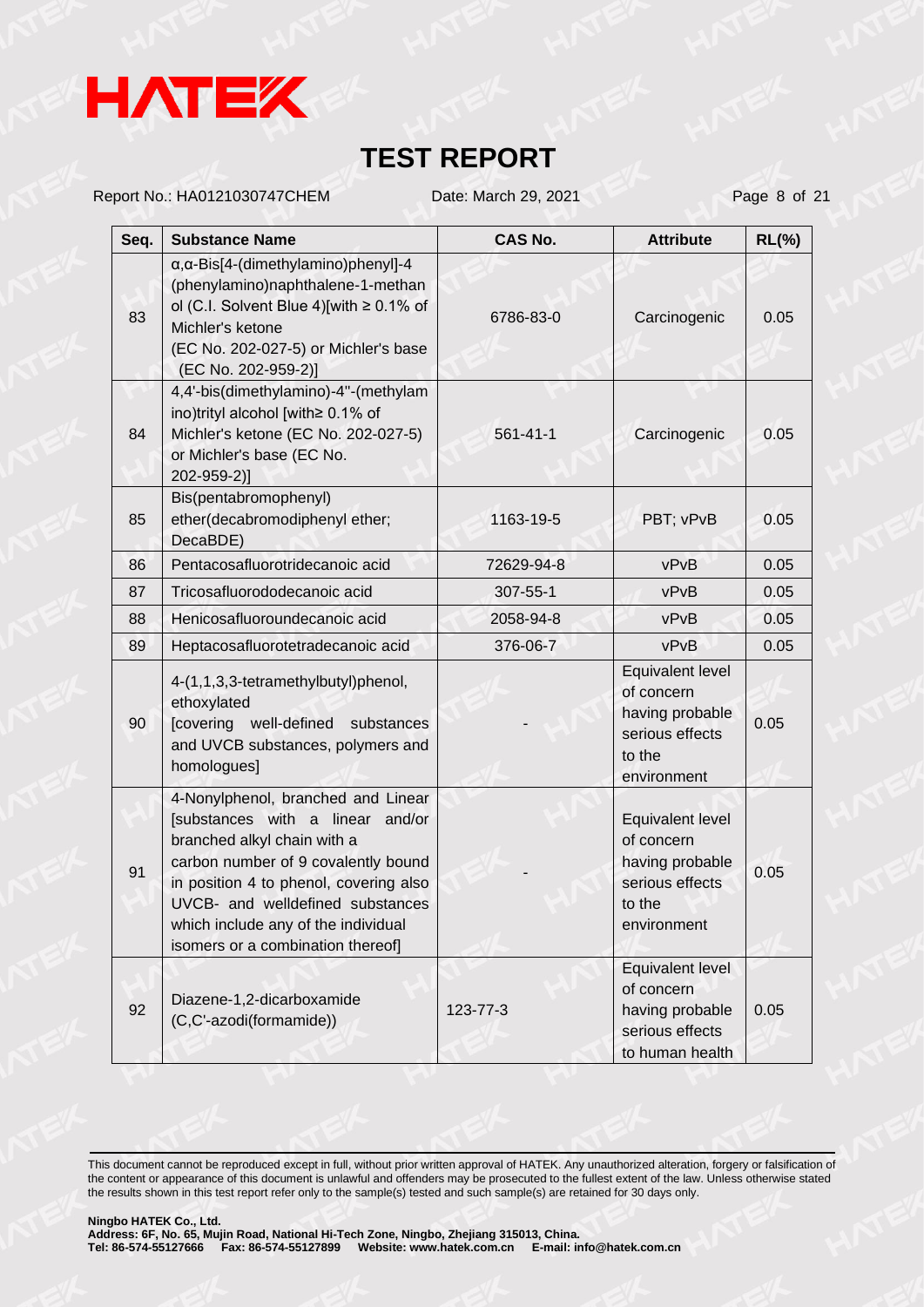

Report No.: HA0121030747CHEM Date: March 29, 2021 Page 9 of 21

| Seq. | <b>Substance Name</b>                                                                                                                                                                                                                                                                                                                                                                   | <b>CAS No.</b>                                       | <b>Attribute</b>                                                                        | $RL(\%)$ |
|------|-----------------------------------------------------------------------------------------------------------------------------------------------------------------------------------------------------------------------------------------------------------------------------------------------------------------------------------------------------------------------------------------|------------------------------------------------------|-----------------------------------------------------------------------------------------|----------|
| 93   | Cyclohexane-1,2-dicarboxylic<br>anhydride [1]<br>cis-cyclohexane-1,2-dicarboxylic<br>anhydride [2]<br>trans-cyclohexane-1,2-dicarboxylic<br>anhydride [3]<br>[The individual cis- [2] and trans-[3]<br>isomer substances and all possible<br>combinations<br>of<br>the<br>cisand<br>trans-isomers [1] are covered by this<br>entry].                                                    | $85 - 42 - 7$ ,<br>13149-00-3,<br>14166-21-3         | Equivalent level<br>of concern<br>having probable<br>serious effects<br>to human health | 0.05     |
| 94   | Hexahydromethylphthalic anhydride<br>$[1]$ ,<br>Hexahydro-4-methylphthalic<br>anhydride [2],<br>Hexahydro-1-methylphthalic<br>anhydride [3],<br>Hexahydro-3-methylphthalic<br>anhydride [4]<br>[The individual isomers [2], [3] and [4]<br>(including their cis- and trans- stereo<br>isomeric forms)<br>and all possible combinations of the<br>isomers [1] are covered by this entry] | 25550-51-0<br>19438-60-9<br>48122-14-1<br>57110-29-9 | Equivalent level<br>of concern<br>having probable<br>serious effects<br>to human health | 0.05     |
| 95   | Methoxyacetic acid                                                                                                                                                                                                                                                                                                                                                                      | 625-45-6                                             | Toxic for<br>reproduction                                                               | 0.05     |
| 96   | 1,2-Benzenedicarboxylic acid,<br>dipentylester, branched and linear                                                                                                                                                                                                                                                                                                                     | 84777-06-0                                           | Toxic for<br>reproduction                                                               | 0.005    |
| 97   | Diisopentylphthalate (DIPP)                                                                                                                                                                                                                                                                                                                                                             | 605-50-5                                             | Toxic for<br>reproduction                                                               | 0.05     |
| 98   | N-pentyl-isopentylphthalate                                                                                                                                                                                                                                                                                                                                                             | 776297-69-9                                          | Toxic for<br>reproduction                                                               | 0.05     |
| 99   | 1,2-diethoxyethane                                                                                                                                                                                                                                                                                                                                                                      | 629-14-1                                             | Toxic for<br>reproduction                                                               | 0.05     |
| 100  | N,N-dimethylformamide                                                                                                                                                                                                                                                                                                                                                                   | 68-12-2                                              | Toxic for<br>reproduction                                                               | 0.05     |
| 101  | Dibutyltin dichloride (DBTC) △                                                                                                                                                                                                                                                                                                                                                          | 683-18-1                                             | Toxic for<br>reproduction                                                               | 0.05     |
| 102  | Acetic acid, lead salt, basic $\Delta$                                                                                                                                                                                                                                                                                                                                                  | 51404-69-4                                           | Toxic for<br>reproduction                                                               | 0.005    |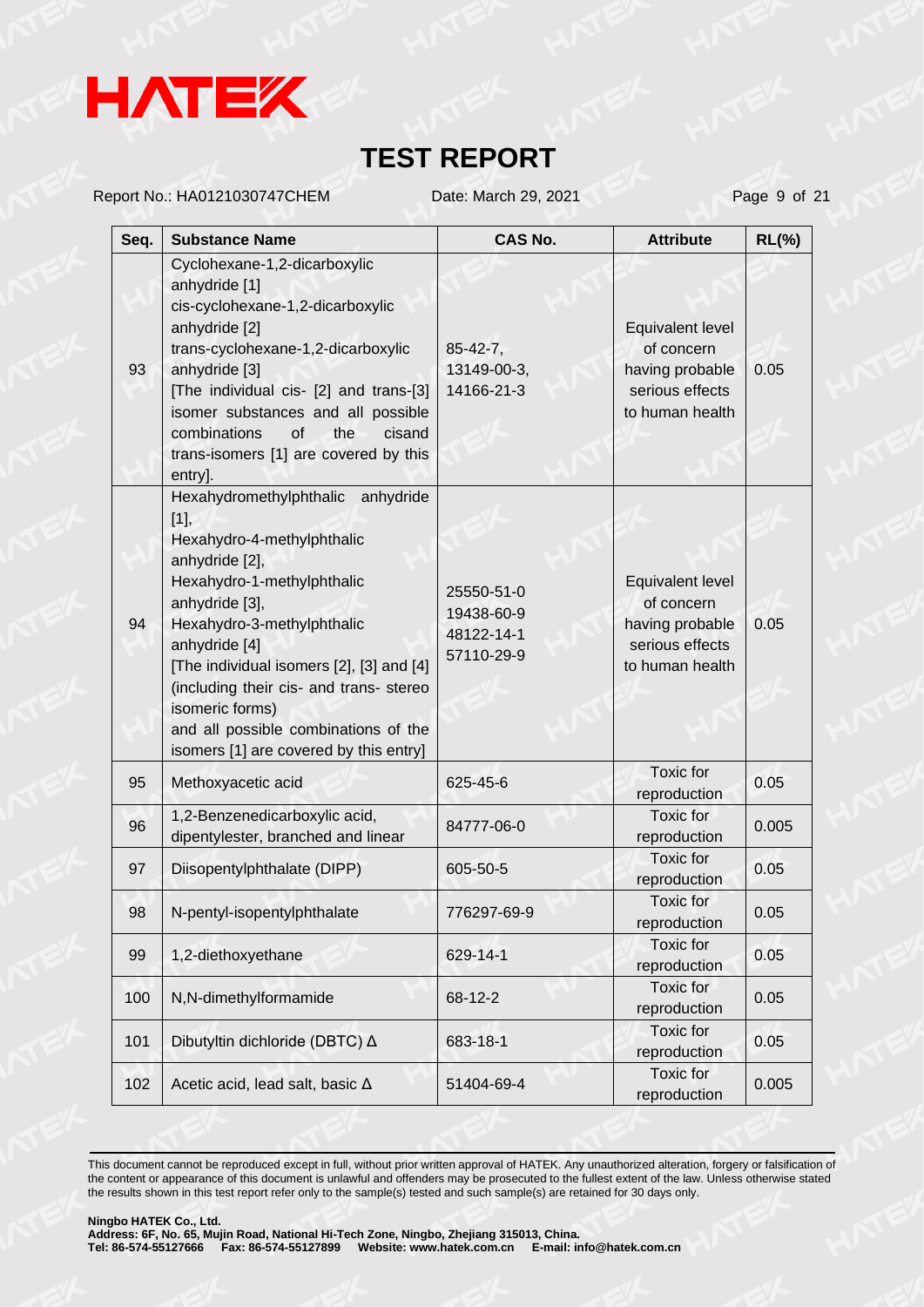

Report No.: HA0121030747CHEM Date: March 29, 2021 Page 10 of 21

| Seq. | <b>Substance Name</b>                                                                                                                                                                                                                                                                                                                                                  | <b>CAS No.</b> | <b>Attribute</b>                 | $RL(\% )$ |
|------|------------------------------------------------------------------------------------------------------------------------------------------------------------------------------------------------------------------------------------------------------------------------------------------------------------------------------------------------------------------------|----------------|----------------------------------|-----------|
| 103  | Trilead bis(carbonate) dihy droxide A                                                                                                                                                                                                                                                                                                                                  | 1319-46-6      | Toxic for<br>reproduction        | 0.005     |
| 104  | Lead oxide sulfate $\Delta$                                                                                                                                                                                                                                                                                                                                            | 12036-76-9     | <b>Toxic</b> for<br>reproduction | 0.005     |
| 105  | [Phthalato(2-)]dioxotrilead ∆                                                                                                                                                                                                                                                                                                                                          | 69011-06-9     | Toxic for<br>reproduction        | 0.05      |
| 106  | Dioxobis(stearato)trilead A                                                                                                                                                                                                                                                                                                                                            | 12578-12-0     | <b>Toxic</b> for<br>reproduction | 0.005     |
| 107  | Fatty acids, C16-18, lead salts $\Delta$                                                                                                                                                                                                                                                                                                                               | 91031-62-8     | <b>Toxic</b> for<br>reproduction | 0.005     |
| 108  | Lead bis(tetrafluoroborate) $\Delta$                                                                                                                                                                                                                                                                                                                                   | 13814-96-5     | <b>Toxic</b> for<br>reproduction | 0.05      |
| 109  | Lead cynamidate A                                                                                                                                                                                                                                                                                                                                                      | 20837-86-9     | Toxic for<br>reproduction        | 0.05      |
| 110  | Lead dinitrate $\Delta$                                                                                                                                                                                                                                                                                                                                                | 10099-74-8     | <b>Toxic</b> for<br>reproduction | 0.005     |
| 111  | Lead monoxide (Lead oxide) $\Delta$                                                                                                                                                                                                                                                                                                                                    | 1317-36-8      | Toxic for<br>reproduction        | 0.005     |
| 112  | Orange lead (Lead tetroxide) ∆                                                                                                                                                                                                                                                                                                                                         | 1314-41-6      | <b>Toxic</b> for<br>reproduction | 0.005     |
| 113  | Lead titanium trioxide $\Delta$                                                                                                                                                                                                                                                                                                                                        | 12060-00-3     | Toxic for<br>reproduction        | 0.005     |
| 114  | Lead titanium zirconium oxide $\Delta$                                                                                                                                                                                                                                                                                                                                 | 12626-81-2     | <b>Toxic</b> for<br>reproduction | 0.005     |
| 115  | Pentalead tetraoxide sulphate A                                                                                                                                                                                                                                                                                                                                        | 12065-90-6     | Toxic for<br>reproduction        | 0.05      |
| 116  | Pyrochlore, antimony lead yellow $\Delta$                                                                                                                                                                                                                                                                                                                              | 8012-00-8      | <b>Toxic</b> for<br>reproduction | 0.005     |
| 117  | Silicic acid (H2Si2O5), barium<br>salt (1:1), lead-doped $\Delta$<br>[with lead (Pb) content above the<br>applicable generic concentration limit<br>for 'toxicity for reproduction' Repr. 1A<br>(CLP) or category 1 (DSD); the<br>substance is a member of the group<br>entry of lead compounds, with index<br>number 082-001-00-6 in<br>Regulation (EC) No 1272/2008] | 68784-75-8     | Toxic for<br>reproduction        | 0.005     |
| 118  | Silicic acid, lead salt $\Delta$                                                                                                                                                                                                                                                                                                                                       | 11120-22-2     | Toxic for<br>reproduction        | 0.005     |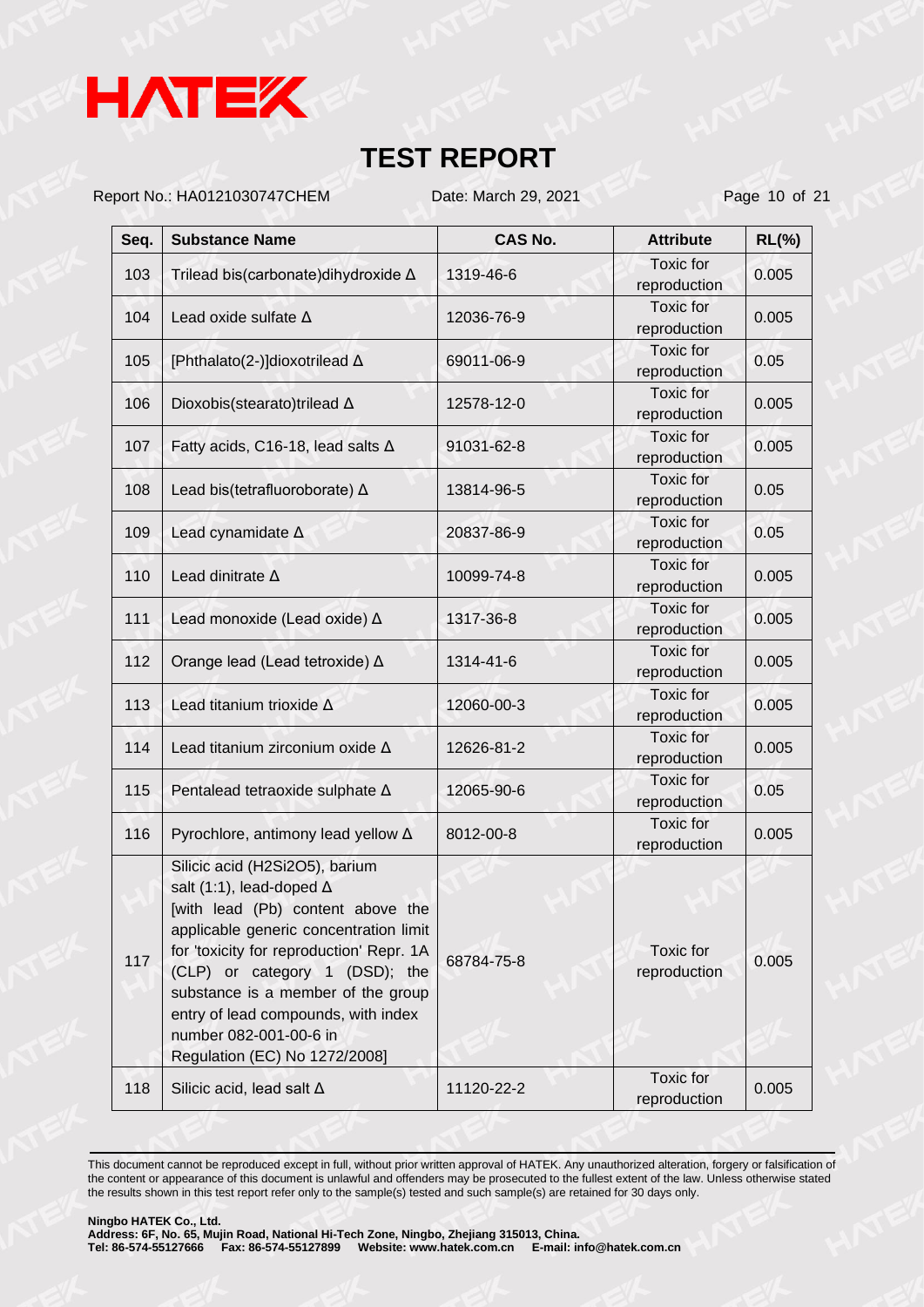

Report No.: HA0121030747CHEM Date: March 29, 2021 Page 11 of 21

| Seq. | <b>Substance Name</b>                                  | <b>CAS No.</b> | <b>Attribute</b>                                 | $RL(\%)$ |
|------|--------------------------------------------------------|----------------|--------------------------------------------------|----------|
| 119  | Sulfurous acid, lead salt, dibasic ∆                   | 62229-08-7     | <b>Toxic</b> for<br>reproduction                 | 0.05     |
| 120  | Tetraethyllead A                                       | 78-00-2        | <b>Toxic</b> for<br>reproduction                 | 0.005    |
| 121  | Tetralead trioxide sulphate $\Delta$                   | 12202-17-4     | Toxic for<br>reproduction                        | 0.05     |
| 122  | Trilead dioxide phosphonate A                          | 12141-20-7     | <b>Toxic</b> for<br>reproduction                 | 0.005    |
| 123  | Furan                                                  | 110-00-9       | Carcinogenic                                     | 0.05     |
| 124  | Methyloxirane (Propylene oxide)                        | 75-56-9        | Carcinogenic,<br>Mutagenic                       | 0.05     |
| 125  | Diethyl sulphate                                       | 64-67-5        | Carcinogenic,<br>Mutagenic                       | 0.05     |
| 126  | Dimethyl sulphate                                      | $77 - 78 - 1$  | Carcinogenic                                     | 0.05     |
| 127  | 3-ethyl-2-methyl-2-(3-methylbutyl)-1,<br>3-oxazolidine | 143860-04-2    | <b>Toxic</b> for<br>reproduction                 | 0.005    |
| 128  | <b>Dinoseb</b><br>(6-sec-butyl-2,4-dinitrophenol)      | 88-85-7        | <b>Toxic</b> for<br>reproduction                 | 0.05     |
| 129  | 4,4'-methylenedi-o-toluidine                           | 838-88-0       | Carcinogenic                                     | 0.05     |
| 130  | 4,4'-oxydianiline and its salts                        | 101-80-4       | Carcinogenic,<br>Mutagenic                       | 0.05     |
| 131  | 4-aminoazobenzene                                      | 60-09-3        | Carcinogenic                                     | 0.05     |
| 132  | 4-methyl-m-phenylenediamine<br>(toluene-2,4-diamine)   | 95-80-7        | Carcinogenic                                     | 0.05     |
| 133  | 6-methoxy-m-toluidine (pcresidine)                     | $120 - 71 - 8$ | Carcinogenic                                     | 0.05     |
| 134  | Biphenyl-4-ylamine                                     | $92 - 67 - 1$  | Carcinogenic                                     | 0.05     |
| 135  | O-aminoazotoluene<br>[(4-otolylazo-O-toluidine])       | 97-56-3        | Carcinogenic                                     | 0.05     |
| 136  | O-toluidine                                            | 95-53-4        | Carcinogenic                                     | 0.05     |
| 137  | N-methylacetamide                                      | 79-16-3        | Toxic for<br>reproduction                        | 0.05     |
| 138  | 1-bromopropane (n-propyl bromide)                      | 106-94-5       | Toxic for<br>reproduction                        | 0.05     |
|      |                                                        |                | Carcinogenic;<br>Equivalent level                |          |
| 139  | Cadmium A                                              | 7440-43-9      | of concern<br>having probable<br>serious effects | 0.005    |
|      |                                                        |                | to human health                                  |          |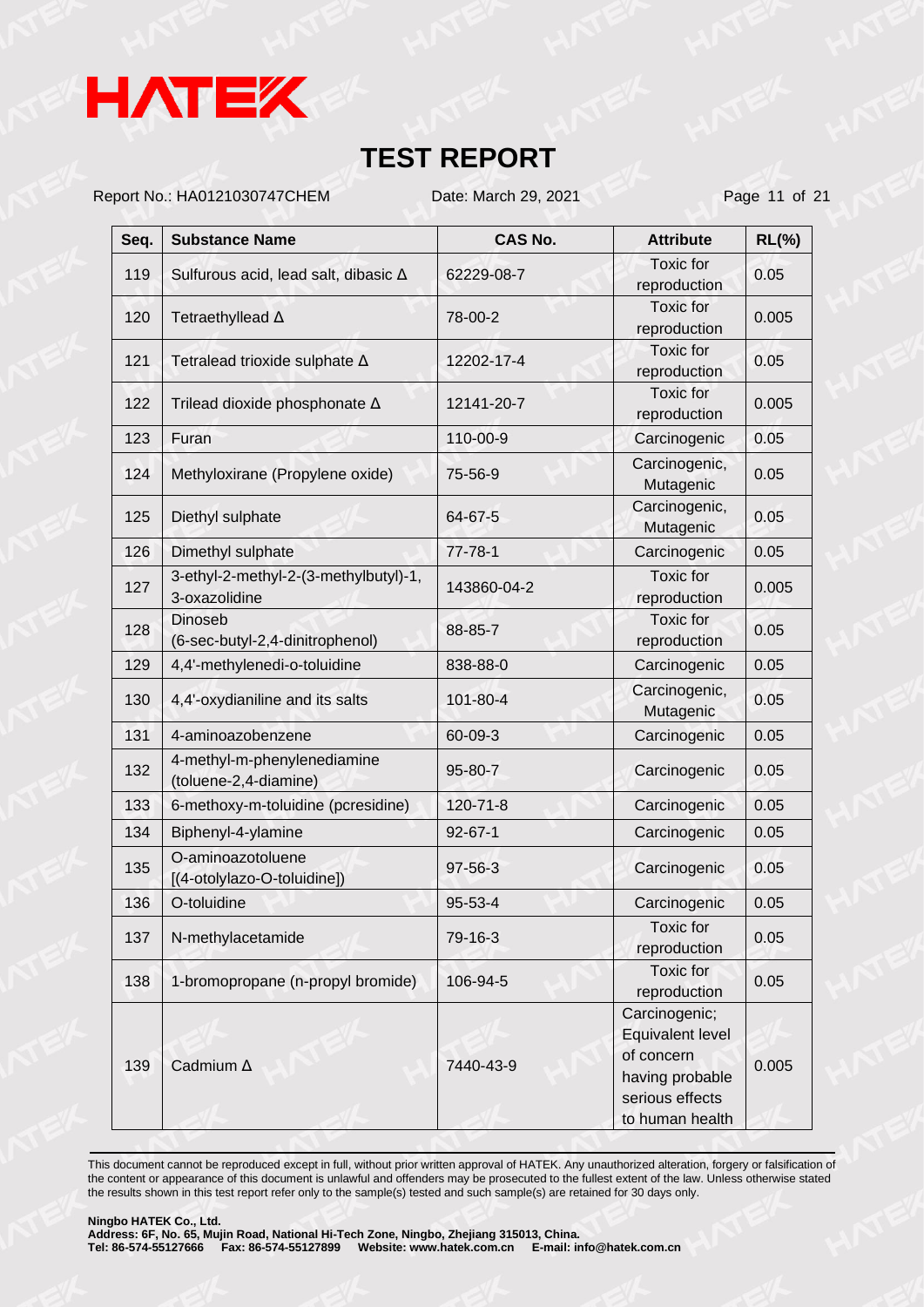

Report No.: HA0121030747CHEM Date: March 29, 2021 Page 12 of 21

| Seq. | <b>Substance Name</b>                                                                                                                                                                                                                                                                                                                                            | <b>CAS No.</b> | <b>Attribute</b>                                                                                                                                                                         | $RL(\%)$ |
|------|------------------------------------------------------------------------------------------------------------------------------------------------------------------------------------------------------------------------------------------------------------------------------------------------------------------------------------------------------------------|----------------|------------------------------------------------------------------------------------------------------------------------------------------------------------------------------------------|----------|
| 140  | Cadmium oxide A                                                                                                                                                                                                                                                                                                                                                  | 1306-19-0      | Carcinogenic;<br>Equivalent level<br>of concern<br>having probable<br>serious effects<br>to human<br>health(effects on<br>kidnev and<br>hone)                                            | 0.005    |
| 141  | Ammonium<br>pentadecafluorooctanoate (APFO)                                                                                                                                                                                                                                                                                                                      | 3825-26-1      | Toxic for<br>reproduction;<br><b>PBT</b>                                                                                                                                                 | 0.05     |
| 142  | Pentadecafluorooctanoic<br>acid<br>(PFOA)                                                                                                                                                                                                                                                                                                                        | 335-67-1       | Toxic for<br>reproduction;<br><b>PBT</b>                                                                                                                                                 | 0.05     |
| 143  | Dipentyl phthalate (DPP)                                                                                                                                                                                                                                                                                                                                         | 131-18-0       | <b>Toxic</b> for<br>reproduction                                                                                                                                                         | 0.05     |
| 144  | 4-Nonylphenol, branched and<br>linear, ethoxylated [substances<br>with a linear and/or branched<br>alkyl chain with a carbon<br>number of 9 covalently bound in<br>position 4 to phenol, ethoxylated<br>covering UVCB- and welldefined<br>substances, polymers<br>and homologues, which include<br>any of the individual isomers<br>and/or combinations thereof] |                | Equivalent level<br>of concern<br>having probable<br>serious effects<br>to the<br>environment(du<br>e to the<br>endocrine<br>disruptingproper<br>ties of the<br>degradation<br>products) | 0.05     |
| 145  | Cadmium sulphide A                                                                                                                                                                                                                                                                                                                                               | 1306-23-6      | Equivalent level<br>of concern<br>having probable<br>serious effects<br>to human health                                                                                                  | 0.005    |
| 146  | Disodium 3,3'-[[1,1'-biphenyl]-<br>4,4'-diylbis(azo)]bis(4-aminonaphthal<br>$ene-1-$<br>sulphonate) (C.I. Direct Red 28)                                                                                                                                                                                                                                         | 573-58-0       | Carcinogenic                                                                                                                                                                             | 0.05     |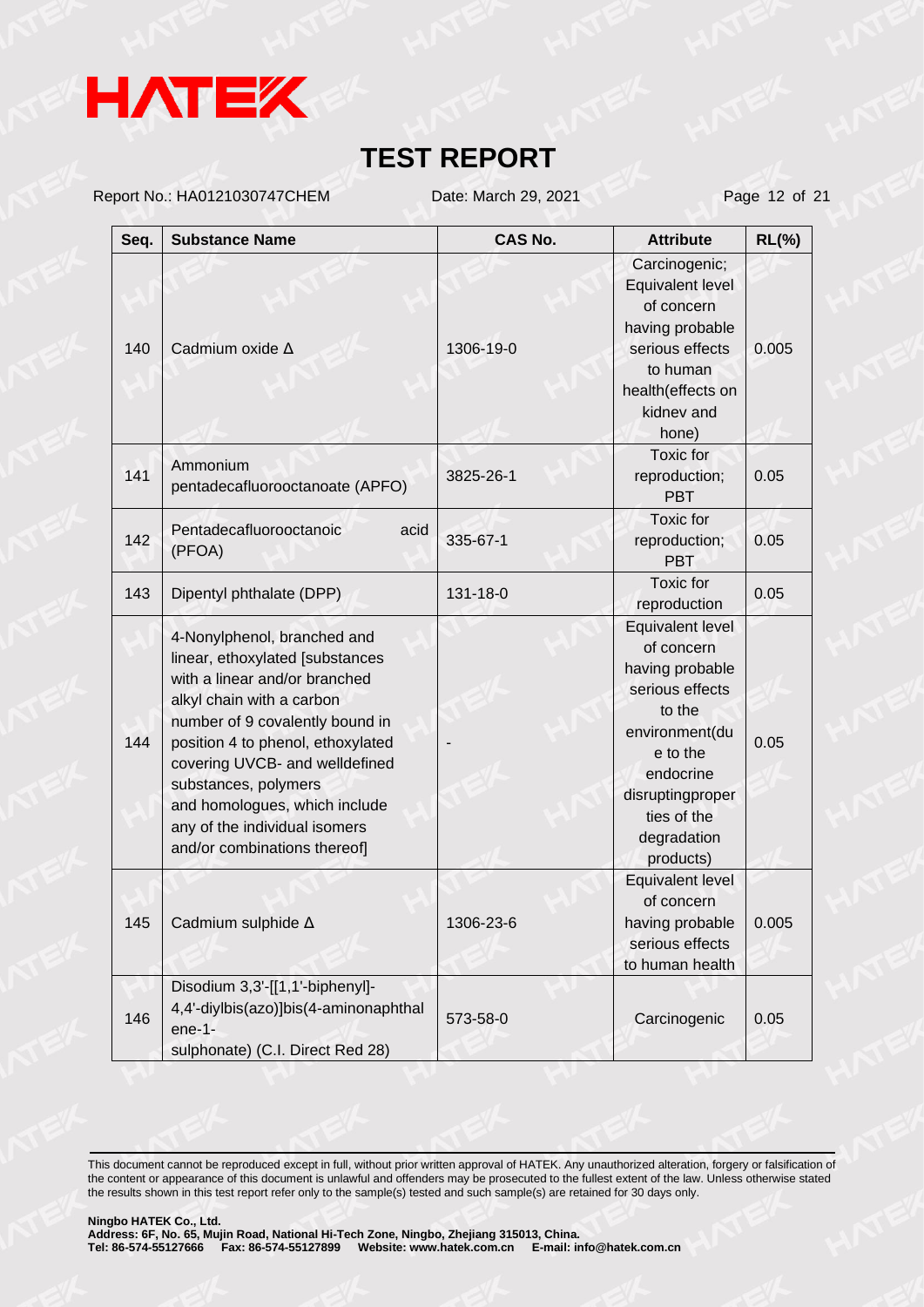

Report No.: HA0121030747CHEM Date: March 29, 2021 Page 13 of 21

| Seq. | <b>Substance Name</b>                                                                                                                                                 | <b>CAS No.</b>            | <b>Attribute</b>                                                                                | $RL(\%)$ |
|------|-----------------------------------------------------------------------------------------------------------------------------------------------------------------------|---------------------------|-------------------------------------------------------------------------------------------------|----------|
| 147  | Disodium 4-amino-3-[[4'-[(2,4-<br>diaminophenyl)azo][1,1'-<br>biphenyl]-4-yl]azo] -5-hydroxy-6-<br>(phenylazo)naphthalene-2,7-<br>disulphonate (C.I. Direct Black 38) | 1937-37-7                 | Carcinogenic                                                                                    | 0.05     |
| 148  | Dihexyl phthalate (DnHP)                                                                                                                                              | 84-75-3                   | Toxic for<br>reproduction                                                                       | 0.05     |
| 149  | Imidazolidine-2-thione<br>(2-imidazoline-2-thiol)                                                                                                                     | 96-45-7                   | Toxic for<br>reproduction                                                                       | 0.05     |
| 150  | Lead di(acetate) $\Delta$                                                                                                                                             | 301-04-2                  | Toxic for<br>reproduction                                                                       | 0.05     |
| 151  | Trixylyl phosphate                                                                                                                                                    | 25155-23-1                | Toxic for<br>reproduction                                                                       | 0.05     |
| 152  | Cadmium chloride A                                                                                                                                                    | 10108-64-2                | <b>CMR</b>                                                                                      | 0.005    |
| 153  | 1,2-Benzenedicarboxylic acid, dihexyl<br>branched<br>ester,<br>and<br>linear<br>(Diisohexyl phthalate(DIHP)                                                           | 68515-50-4                | Toxic for<br>reproduction                                                                       | 0.05     |
| 154  | Sodium peroxometaborate A                                                                                                                                             | 7632-04-4                 | Toxic for<br>reproduction                                                                       | 0.005    |
| 155  | Sodium perborate;<br>perboric acid, sodium salt A                                                                                                                     |                           | Toxic for<br>reproduction                                                                       | 0.005    |
| 156  | Cadmium fluoride A                                                                                                                                                    | 7790-79-6                 | CMR;<br>Equivalent level<br>of concern<br>having probable<br>serious effects<br>to human health | 0.005    |
| 157  | Cadmium sulphate A                                                                                                                                                    | 10124-36-4,31119-53-<br>6 | CMR;<br>Equivalent level<br>of concern<br>having probable<br>serious effects<br>to human health | 0.005    |
| 158  | 2-benzotriazol-2-yl-4,6-di-tertbutylphe<br>nol (UV-320)                                                                                                               | 3846-71-7                 | PBT; vPvB                                                                                       | 0.05     |
| 159  | 2-(2H-benzotriazol-2-yl)-4,6-<br>ditertpentylphenol (UV-328)                                                                                                          | 25973-55-1                | PBT; vPvB                                                                                       | 0.05     |
| 160  | 2-ethylhexyl 10-ethyl-4,4-dioctyl-<br>7-oxo-8-oxa-3,5-dithia-4-stannatetrad<br>ecanoate (DOTE)                                                                        | 15571-58-1                | Toxic for<br>reproduction                                                                       | 0.05     |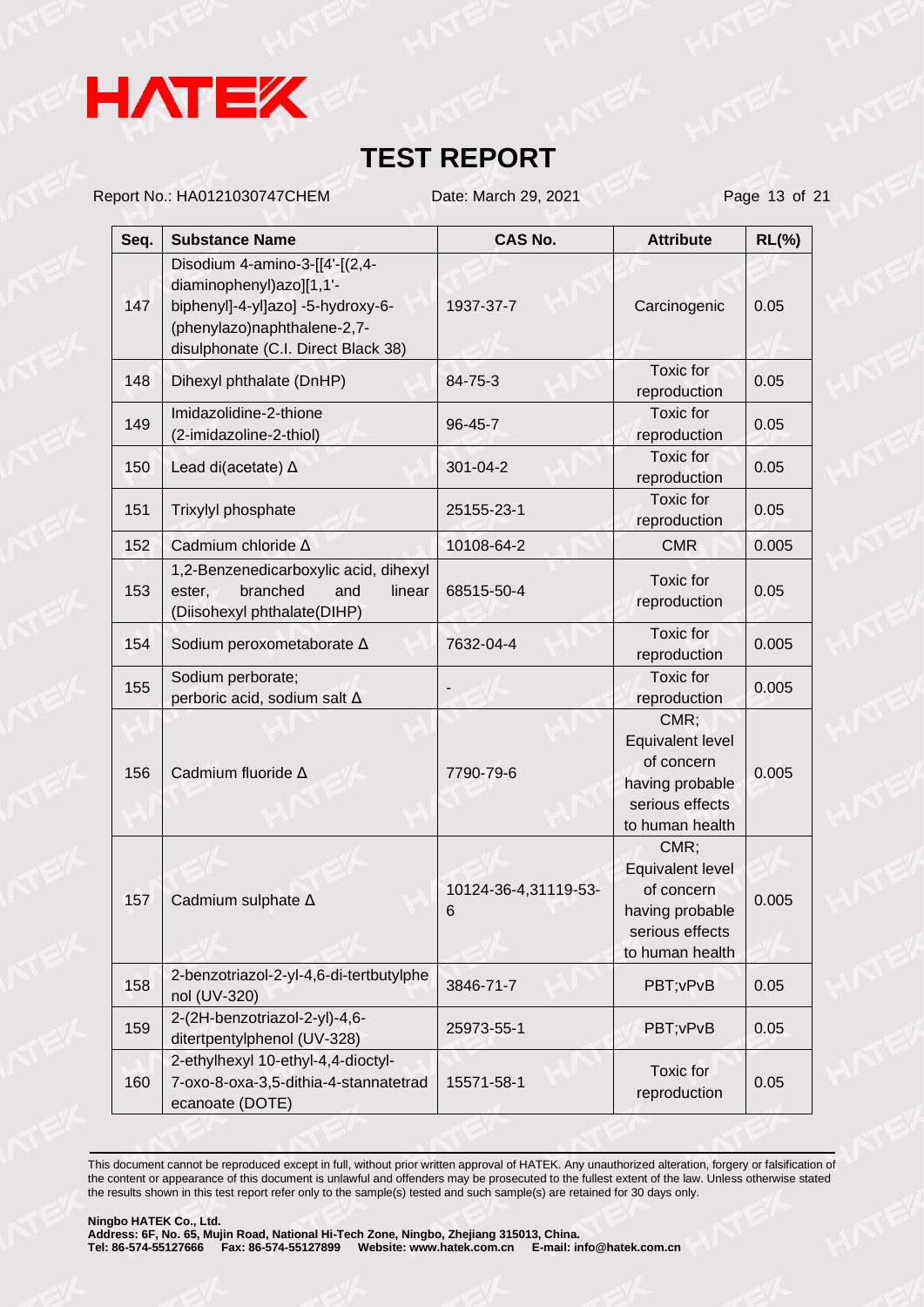

Report No.: HA0121030747CHEM Date: March 29, 2021 Page 14 of 21

| Seq. | <b>Substance Name</b>                                                                                                                                                                                                                                                                      | CAS No.                               | <b>Attribute</b>                                | $RL(\%)$ |
|------|--------------------------------------------------------------------------------------------------------------------------------------------------------------------------------------------------------------------------------------------------------------------------------------------|---------------------------------------|-------------------------------------------------|----------|
| 161  | Reaction mass of 2-ethylhexyl<br>10-ethyl-4,4-dioctyl-7-oxo-8-oxa-<br>3,5-dithia-4-<br>stannatetradecanoate and 2-<br>ethylhexyl 10-ethyl-4-[[2-[(2-<br>ethylhexyl)oxy]-2-oxoethyl]thio]-<br>4-octyl-7-oxo-8-oxa-3,5-dithia-4-<br>stannatetradecanoate (reaction<br>mass of DOTE and MOTE) |                                       | <b>Toxic</b> for<br>reproduction                | 0.05     |
| 162  | 1,2-benzenedicarboxylic acid,<br>di-C6-10-alkyl esters; 1,2-<br>benzenedicarboxylic acid, mixed<br>decyl and hexyl and octyl<br>diesters with $\geq 0.3\%$ of dihexyl<br>phthalate (EC No. 201-559-5)                                                                                      | 68515-51-5,68648-93-<br>1             | <b>Toxic</b> for<br>reproduction                | 0.05     |
| 163  | 5-sec-butyl-2-(2,4-<br>dimethylcyclohex-3-en-1-yl)-5-<br>methyl-1,3-dioxane [1], 5-secbutyl-<br>2-(4,6-dimethylcyclohex-3-<br>en-1-yl)-5-methyl-1,3-dioxane [2]<br>[covering any of the individual<br>isomers of [1] and [2] or any<br>combination thereof]                                |                                       | vPvB                                            | 0.05     |
| 164  | 1,3-propanesultone                                                                                                                                                                                                                                                                         | 1120-71-4                             | Carcinogenic                                    | 0.05     |
| 165  | 2,4-di-tert-butyl-6-(5-<br>chlorobenzotriazol-2-yl)phenol<br>$(UV-327)$                                                                                                                                                                                                                    | 3864-99-1                             | vPvB                                            | 0.05     |
| 166  | 2-(2H-benzotriazol-2-yl)-4-(tertbutyl)-<br>6-(sec-butyl)phenol (UV-<br>350)                                                                                                                                                                                                                | 36437-37-3                            | vPvB                                            | 0.05     |
| 167  | Nitrobenzene                                                                                                                                                                                                                                                                               | 98-95-3                               | <b>Toxic</b> for<br>reproduction                | 0.05     |
| 168  | Perfluorononan-1-oic-acid and<br>its sodium and ammonium salt                                                                                                                                                                                                                              | 375-95-1,<br>21049-39-8,<br>4149-60-4 | <b>Toxic</b> for<br>reproduction;<br><b>PBT</b> | 0.05     |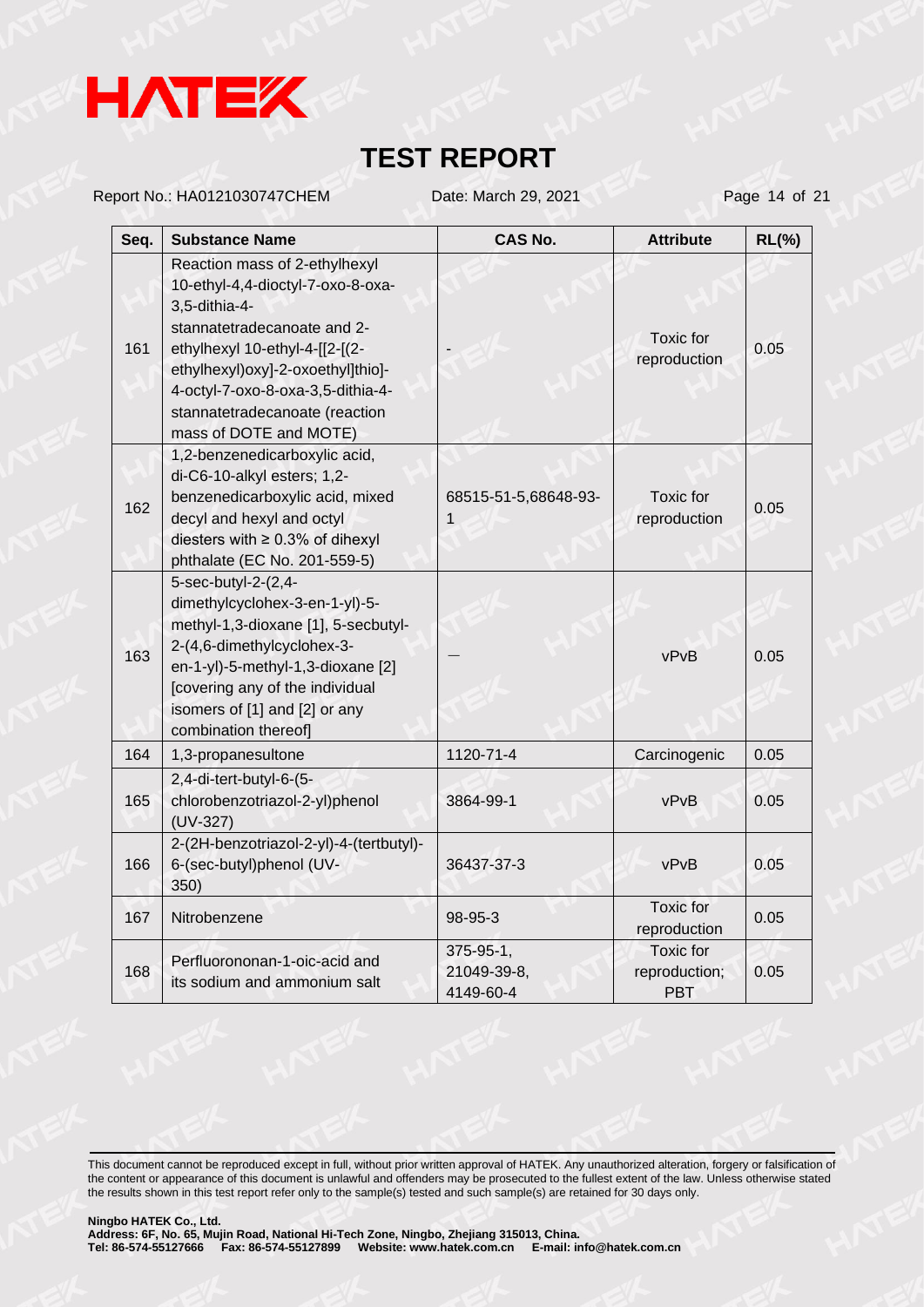

Report No.: HA0121030747CHEM Date: March 29, 2021 Page 15 of 21

| Seq. | <b>Substance Name</b>                             | <b>CAS No.</b>                             | <b>Attribute</b>                                                                                     | $RL(\%)$ |
|------|---------------------------------------------------|--------------------------------------------|------------------------------------------------------------------------------------------------------|----------|
| 169  | Benzo[def]chrysene<br>(Benzo[a]pyrene)            | $50 - 32 - 8$                              | Carcinogenic;<br>Mutagenic;<br><b>Toxic</b> for<br>reproduction;<br>PBT; very<br>bioaccumulatio<br>n | 0.05     |
| 170  | 4,4'-isopropylidenediphenol(bispheno<br>I A; BPA) | 1980/5/7                                   | <b>Toxic</b> for<br>reproduction                                                                     | 0.05     |
| 171  | 4-heptylphenol, branched and linear<br>$(4-HPbl)$ |                                            | Equivalent level<br>of concern<br>having probable<br>serious effects<br>to the<br>environment        | 0.05     |
| 172  | Perfluorodecic acid and its salts and<br>lipids   | 3108-42-7, 335-76-2,<br>3830-45-3          | Toxic for<br>reproduction                                                                            | 0.05     |
| 173  | 4-tert-pentylphenol (PTAP)                        | 80-46-6                                    | Equivalent level<br>of concern<br>having probable<br>serious effects<br>to the<br>environment        | 0.05     |
| 174  | Dechlorane                                        | 13560-89-9;<br>135821-74-8;<br>135821-03-3 | vPvB                                                                                                 | 0.05     |
| 175  | 4,4'-isopropylidenediphenol<br>(bisphenol A)      | 80-05-7                                    | Endocrine<br>disrupting                                                                              | 0.05     |
| 176  | Benz[a]anthracene                                 | 56-55-3                                    | Carcinogenic;<br>PBT; vPvB                                                                           | 0.05     |
| 177  | Cadmium nitrate                                   | 10325-94-7                                 | Carcinogenic;<br>Teratogenic                                                                         | 0.05     |
| 178  | Carbonic carbonate                                | 513-78-0                                   | Carcinogenic;<br>Teratogenic                                                                         | 0.05     |
| 179  | Cadmium hydroxide                                 | 21041-95-2                                 | Carcinogenic;<br>Teratogenic                                                                         | 0.05     |
| 180  | Chrysene                                          | 218-01-9                                   | Carcinogenic;<br>PBT; vPvB                                                                           | 0.05     |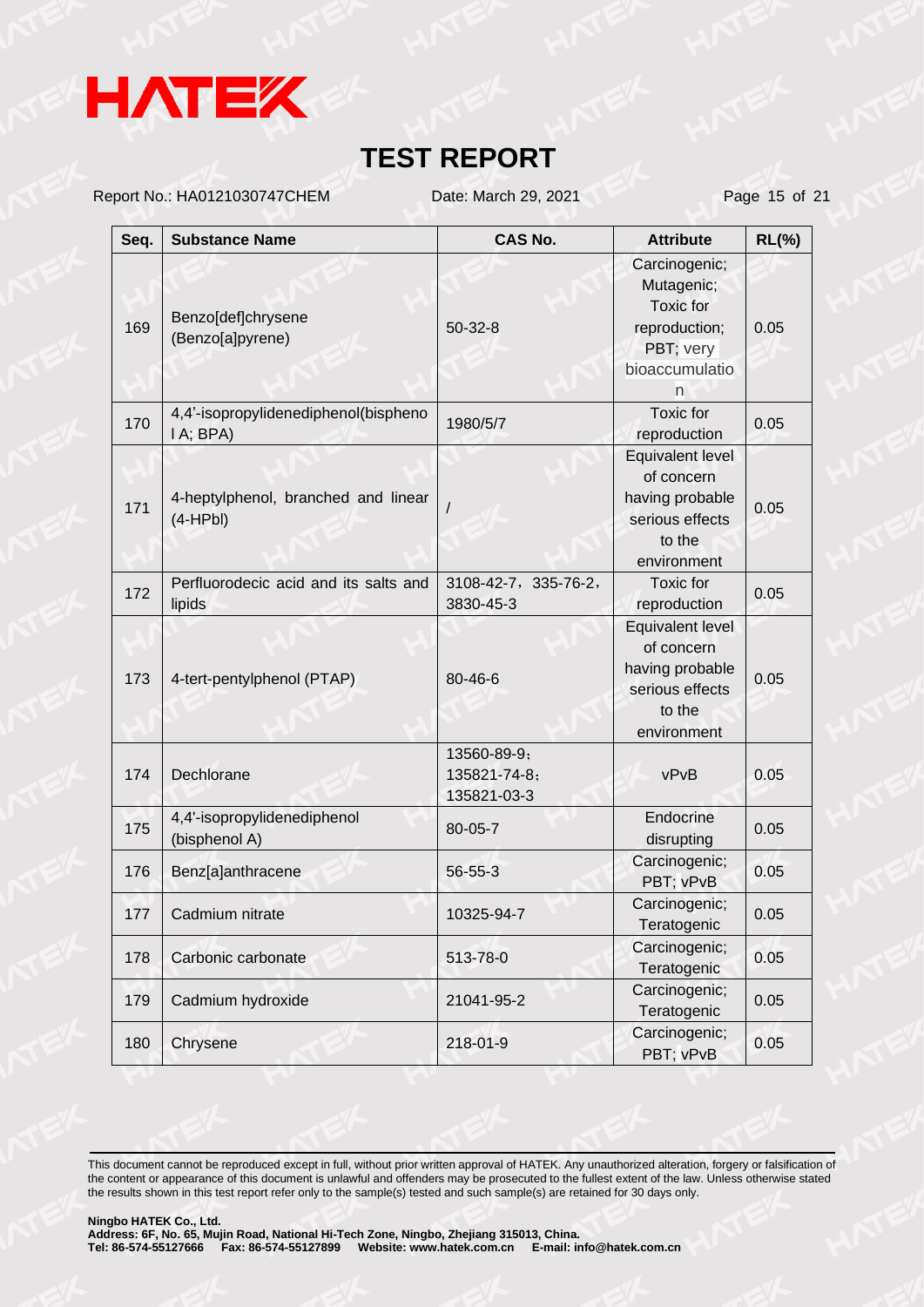

Report No.: HA0121030747CHEM Date: March 29, 2021 Page 16 of 21

| Seq. | <b>Substance Name</b>                                                                                                                                                                          | <b>CAS No.</b>       | <b>Attribute</b>                                                    | $RL(\%)$ |
|------|------------------------------------------------------------------------------------------------------------------------------------------------------------------------------------------------|----------------------|---------------------------------------------------------------------|----------|
| 181  | of<br>Reaction<br>products<br>1,3,4-thiadiazolidine-2,5-dithione,<br>Formaldehyde and 4-heptylphenol,<br>branched and linear (RP-HP) [with<br>≥0.1% w/w 4-heptylphenol, branched<br>and liner] |                      | Endocrine<br>disrupting<br>properties                               | 0.05     |
| 182  | Benzene-1,2,4-tricarboxylic<br>acid<br>1,2-anhydride (trimellitic anhydride)<br>(TMA)                                                                                                          | 552-30-7             | Respiratory<br>sensitising<br>properties                            | 0.05     |
| 183  | Dicyclohexyl phthalate (DCHP)                                                                                                                                                                  | 84-61-7              | Toxic for<br>reproduction;<br>Endocrine<br>disrupting<br>properties | 0.05     |
| 184  | Benzo[ghi]perylene                                                                                                                                                                             | 191-24-2             | PBT; vPvB                                                           | 0.05     |
| 185  | Decamethylcyclopentasiloxane (D5)                                                                                                                                                              | 541-02-6             | PBT; vPvB                                                           | 0.05     |
| 186  | Disodium octaborate                                                                                                                                                                            | 12008-41-2           | <b>Toxic</b> for<br>reproduction                                    | 0.05     |
| 187  | Dodecamethylcyclohexasiloxane<br>(D6)                                                                                                                                                          | 540-97-6             | PBT; vPvB                                                           | 0.05     |
| 188  | Ethylenediamine (EDA)                                                                                                                                                                          | 107-15-3             | <b>Respiratory</b><br>sensitization<br>properties                   | 0.05     |
| 189  | Lead                                                                                                                                                                                           | 7439-92-1            | Toxic for<br>reproduction                                           | 0.05     |
| 190  | Octamethylcyclotetrasiloxane (D4)                                                                                                                                                              | 556-67-2             | PBT; vPvB                                                           | 0.05     |
| 191  | Terphenyl hydrogenated                                                                                                                                                                         | 61788-32-7           | vPvB                                                                | 0.05     |
| 192  | Pyrene                                                                                                                                                                                         | 129-00-0; 1718-52-1  | PBT; vPvB                                                           | 0.05     |
| 193  | Phenanthrene                                                                                                                                                                                   | $85 - 01 - 8$        | vPvB                                                                | 0.05     |
| 194  | Fluoranthene                                                                                                                                                                                   | 206-44-0; 93951-69-0 | PBT; vPvB                                                           | 0.05     |
| 195  | Benzo[k]fluoranthene                                                                                                                                                                           | 207-08-9             | PBT; vPvB;<br>Carcinogenic                                          | 0.05     |
| 196  | 2,2-bis(4'-hydroxyphenyl)-4-methylpe<br>ntane                                                                                                                                                  | 6807-17-6            | <b>Toxic</b> for<br>reproduction                                    | 0.05     |
| 197  | 1,7,7-trimethyl-3-(phenylmethylene)bi<br>cyclo[2.2.1]heptan-2-one<br>(3-benzylidene camphor) (3-BC)                                                                                            | 15087-24-8           | Endocrine<br>disrupting<br>properties                               | 0.05     |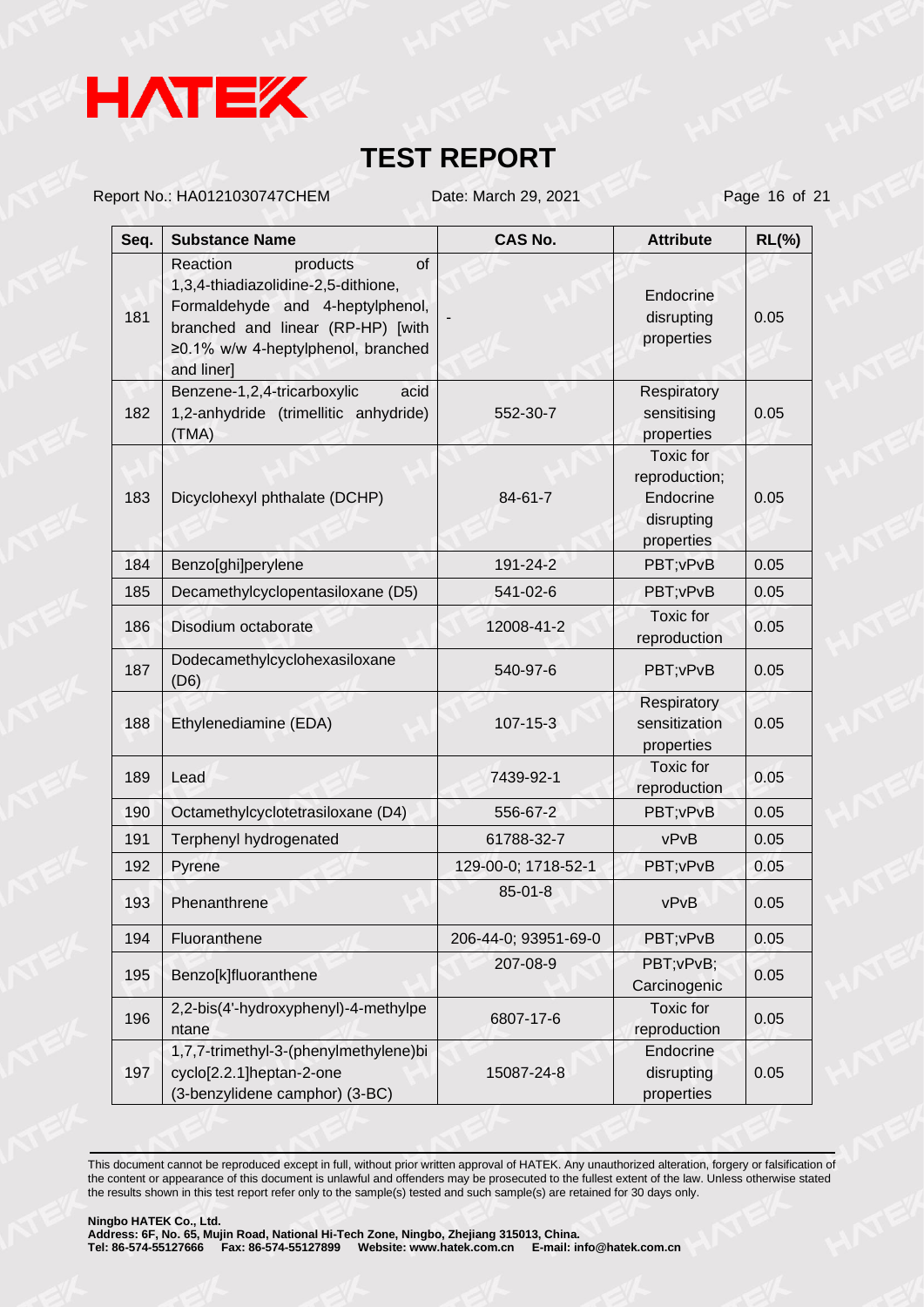

Report No.: HA0121030747CHEM Date: March 29, 2021 Page 17 of 21

| Seq. | <b>Substance Name</b>                                                                                                                                                                                                     | <b>CAS No.</b>        | <b>Attribute</b>                      | $RL(\%)$ |
|------|---------------------------------------------------------------------------------------------------------------------------------------------------------------------------------------------------------------------------|-----------------------|---------------------------------------|----------|
| 198  | 2,3,3,3-tetrafluoro-2-(heptafluoroprop<br>oxy) propionic acid, its salts and its<br>acyl halides (covering any of their<br>individual isomers and combinations<br>thereof)                                                |                       | Endocrine<br>disrupting<br>properties | 0.05     |
| 199  | 2-methoxyethyl acetate                                                                                                                                                                                                    | 203-772-9<br>110-49-6 | Endocrine<br>disrupting<br>properties | 0.05     |
| 200  | 4-tert-butylphenol                                                                                                                                                                                                        | 202-679-0<br>98-54-4  | Endocrine<br>disrupting<br>properties | 0.05     |
| 201  | Tris(4-nonylphenyl, branched and<br>linear) phosphite (TNPP) with $\geq 0.1\%$<br>w/w of 4-nonylphenol, branched and<br>linear (4-NP)                                                                                     |                       | Endocrine<br>disrupting<br>properties | 0.05     |
| 202  | Diisohexyl phthalate                                                                                                                                                                                                      | 71850-09-4            | <b>Toxic</b> for<br>reproduction      | 0.05     |
| 203  | 2-benzyl-2-dimethylamino-4'-morphol<br>inobutyrophenone                                                                                                                                                                   | 119313-12-1           | Toxic for<br>reproduction             | 0.05     |
| 204  | 2-methyl-1-(4-methylthiophenyl)-2-m<br>orpholinopropan-1-one                                                                                                                                                              | 71868-10-5            | <b>Toxic</b> for<br>reproduction      | 0.05     |
| 205  | Perfluorobutane sulfonic acid (PFBS)<br>and its salts                                                                                                                                                                     |                       | Endocrine<br>disrupting<br>properties | 0.05     |
| 206  | 1-vinylimidazole                                                                                                                                                                                                          | 1072-63-5             | <b>Toxic</b> for<br>reproduction      | 0.05     |
| 207  | 2-methylimidazole                                                                                                                                                                                                         | 693-98-1              | <b>Toxic</b> for<br>reproduction      | 0.05     |
| 208  | Buty  4-hydroxybenzoate                                                                                                                                                                                                   | 94-26-8               | Endocrine<br>disrupting<br>properties | 0.05     |
| 209  | Dibutylbis(pentane-2,4-dionato-O,O')<br>tin                                                                                                                                                                               | 22673-19-4            | Toxic for<br>reproduction             | 0.05     |
| 210  | Tetraethylene glycol dimethyl ether                                                                                                                                                                                       | 143-24-8              | Toxic for<br>reproduction             | 0.05     |
| 211  | Dioctyltin dilaurate, stannane,<br>dioctyl-, bis(coco acyloxy) derivs.,<br>and any other stannane, dioctyl-,<br>bis(fatty acyloxy) derivs. wherein C12<br>is the predominant carbon number of<br>the fatty acyloxy moiety |                       | Toxic for<br>reproduction             | 0.05     |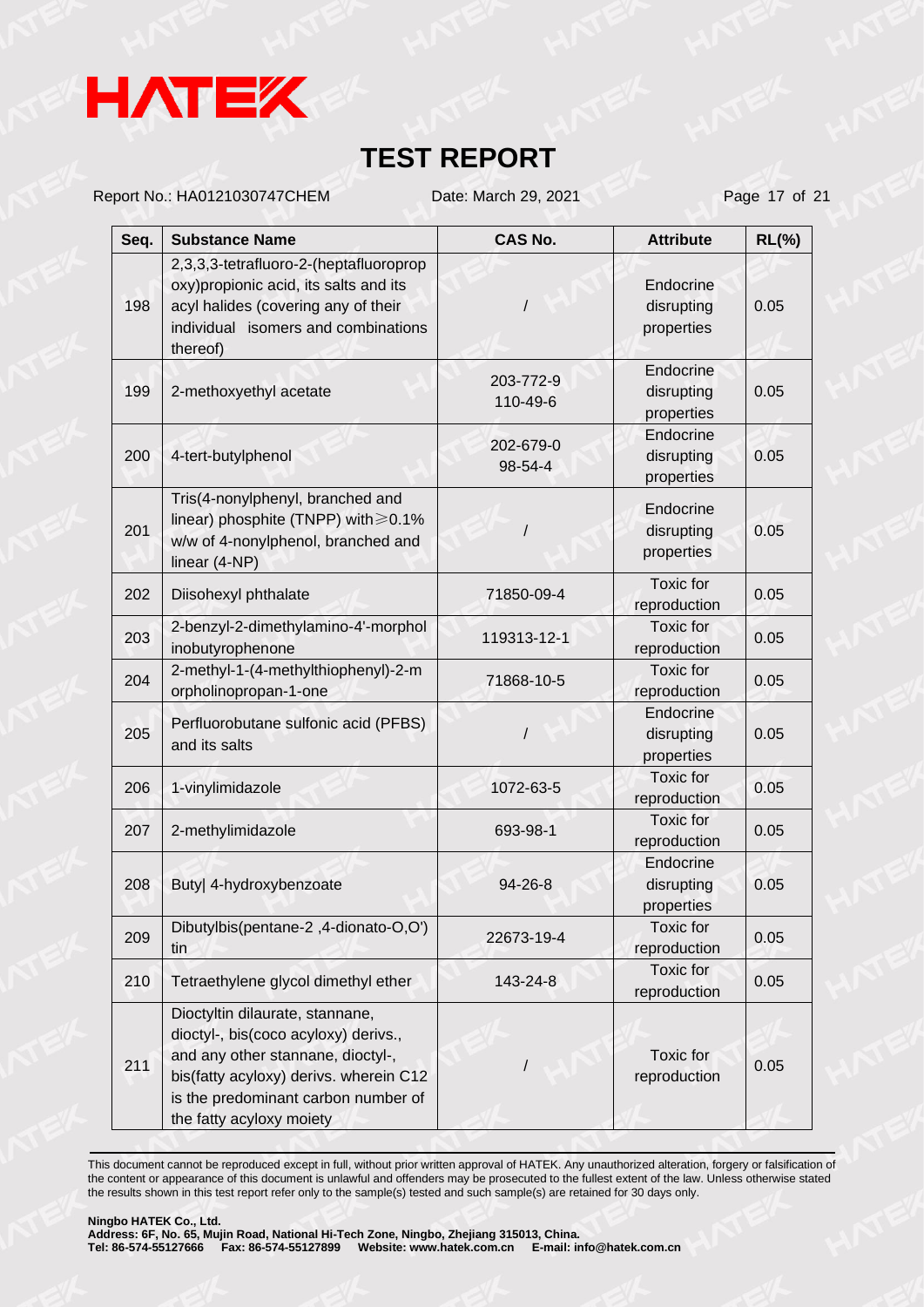

Report No.: HA0121030747CHEM Date: March 29, 2021 Page 18 of 21

#### **Note:**

- 1. SVHC = Substance of very high concern.
- 2. RL=Reporting Limit. All RL are based on homogenous material.
- 3. N.D. = Not detected (Lower than RL), ND is denoted on the SVHC substance.
- 4. Δ = Determination was based on elemental analysis. The content was calculated based on assumption of worst-case.
- 5. In accordance with regulation (EC) No 1907/2006, any producer or importer of articles shall notify ECHA, in accordance with paragraph 4 of Article 7, if a substance meets the criteria in Article 57 and is identified in accordance with Article 59(1), if both the following conditions are met:
	- (a) the substance is present in those articles in quantities totaling over one tonne per producer or importer per year;
	- (b) The substance is present in those articles above a concentration of 0.1% weight by weight (w/w).
- 6. Form 28 October 2008, EU & EEA suppliers of articles of articles which contain substances on the Candidate List in a concentration above 0.1% (W/W) must provide sufficient information, available to them, to their customers and on request to a consumer within 45 days of the receipt of this request. This information must ensure safe use of the article and, as a minimum, include the name of the substance.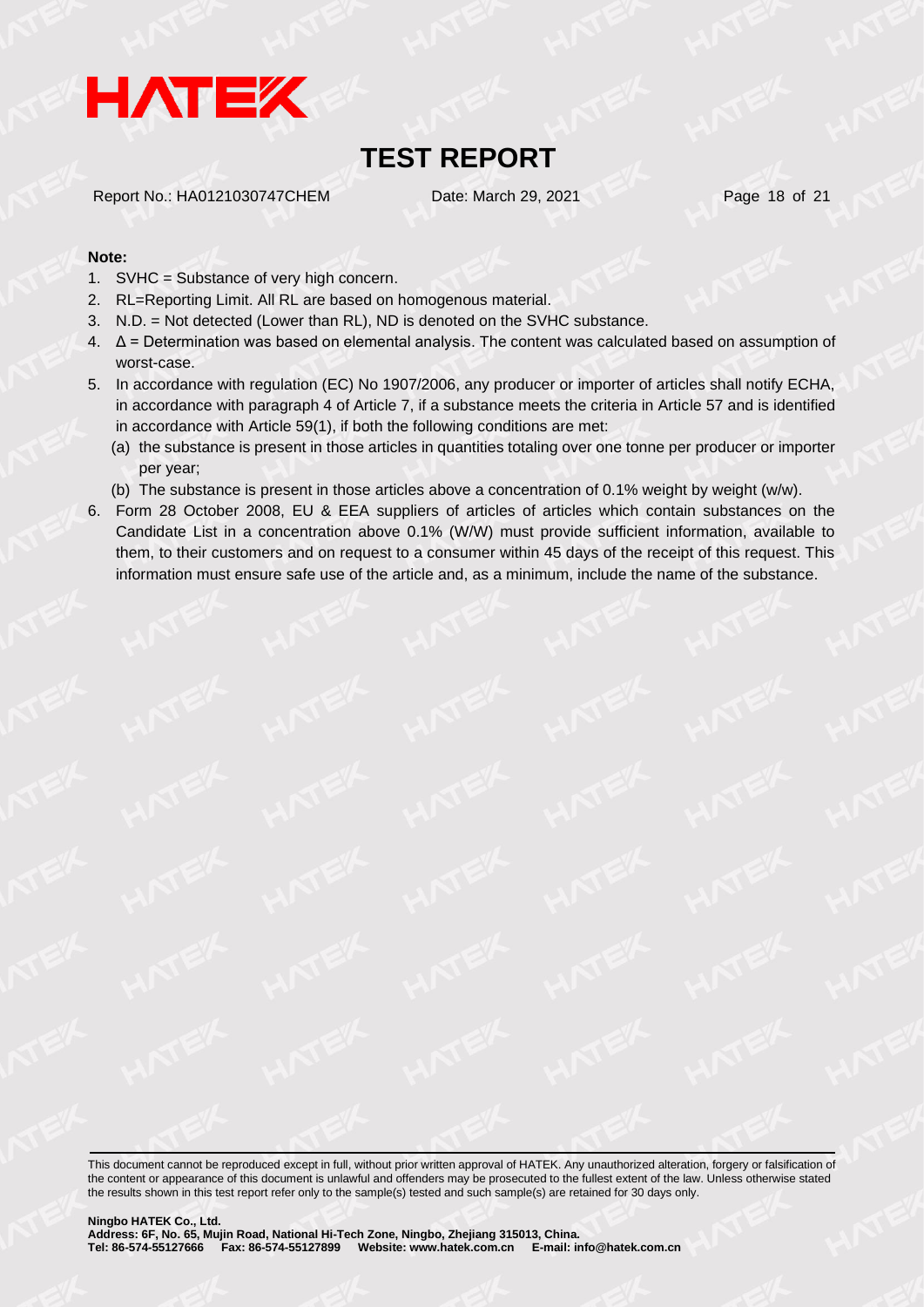

Report No.: HA0121030747CHEM Date: March 29, 2021 Page 19 of 21

#### **Sample Photo:**

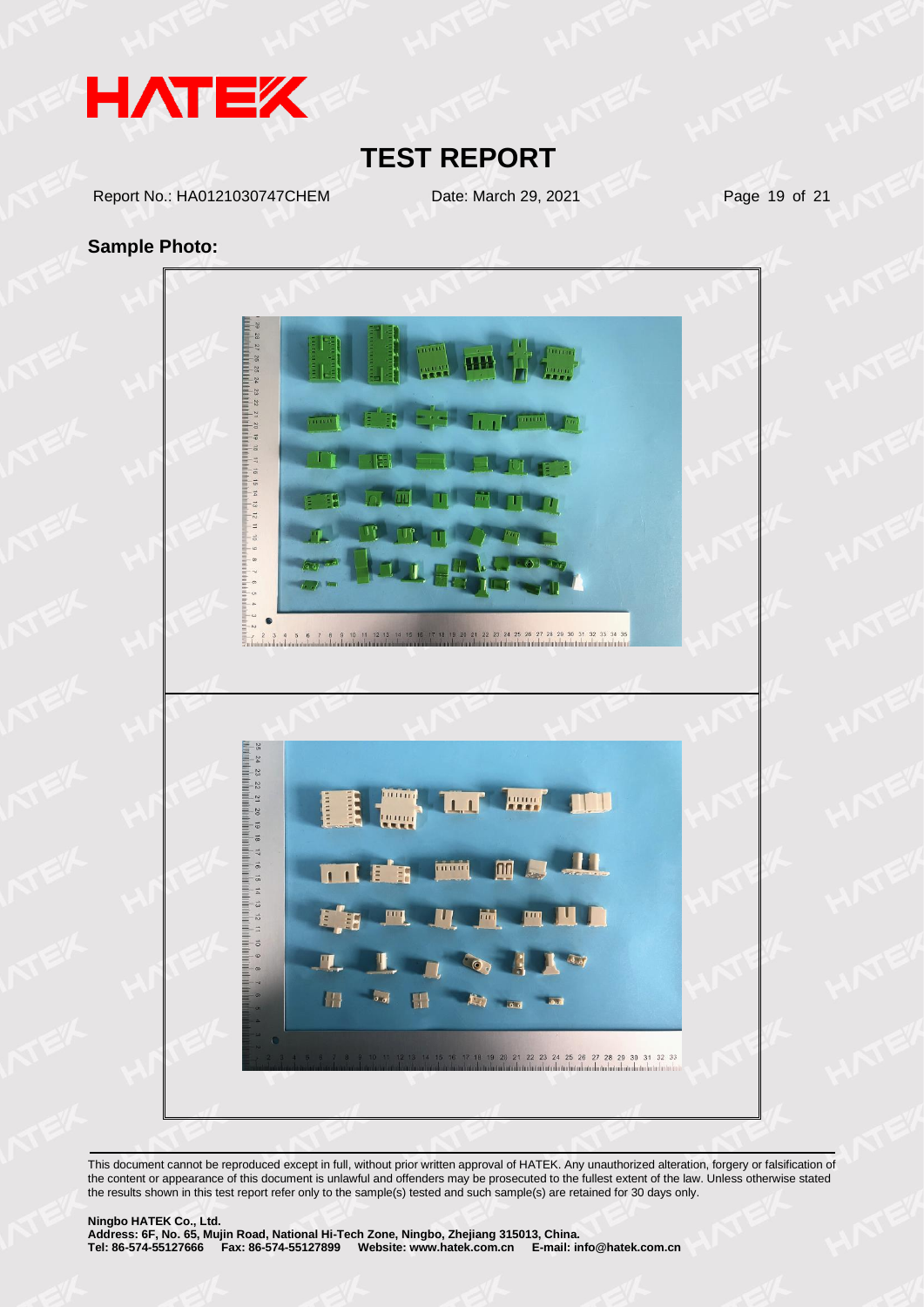

Report No.: HA0121030747CHEM Date: March 29, 2021 Page 20 of 21